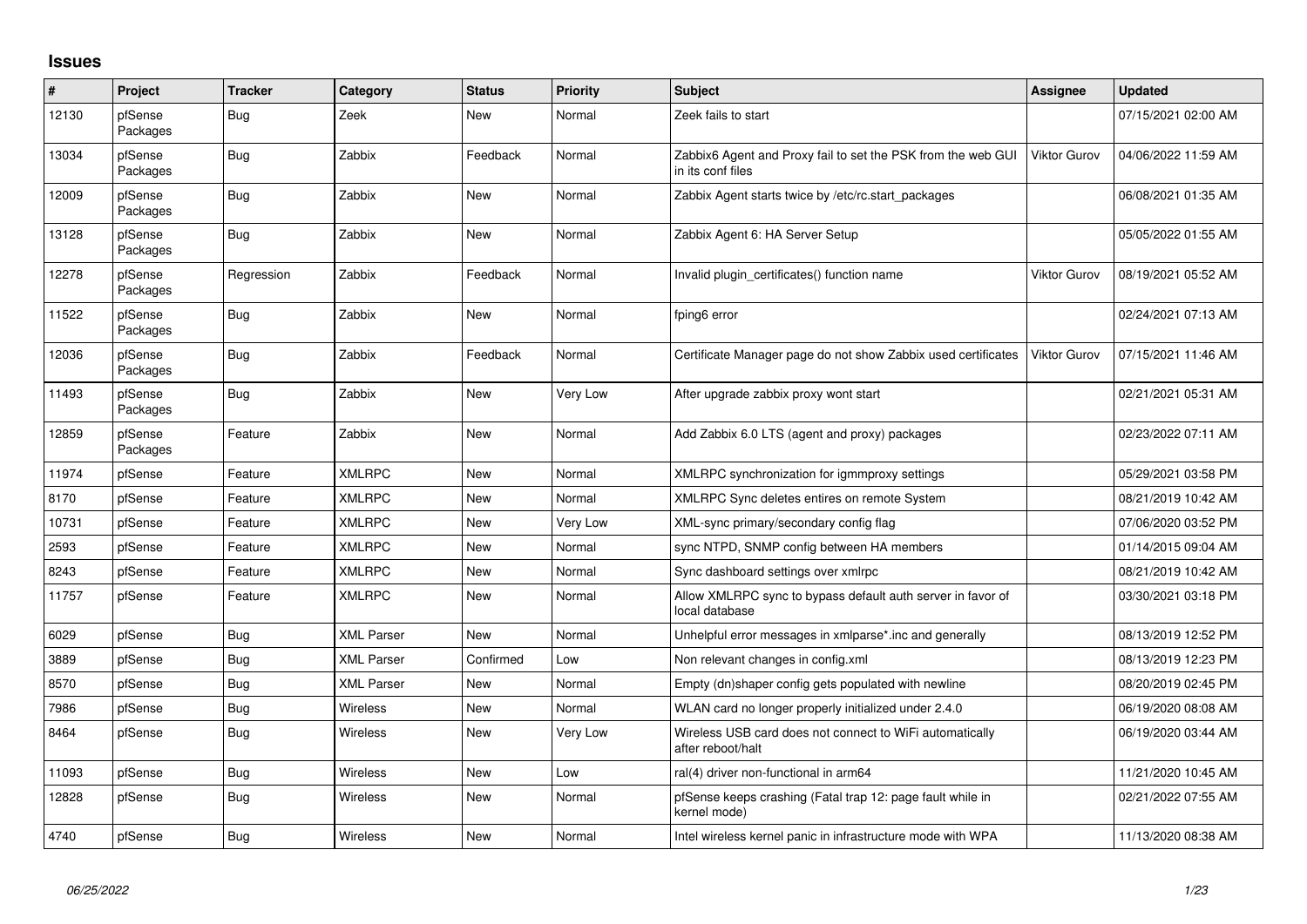| $\pmb{\#}$ | Project             | <b>Tracker</b> | Category        | <b>Status</b> | <b>Priority</b> | <b>Subject</b>                                                                                            | Assignee              | <b>Updated</b>      |
|------------|---------------------|----------------|-----------------|---------------|-----------------|-----------------------------------------------------------------------------------------------------------|-----------------------|---------------------|
| 5616       | pfSense             | Feature        | <b>Wireless</b> | <b>New</b>    | Normal          | <b>Incorrect Wireless Channel</b>                                                                         | Jim<br>Thompson       | 10/09/2016 03:33 PM |
| 11067      | pfSense Docs        | Correction     | <b>Wireless</b> | <b>New</b>    | Normal          | Feedback on Wireless - Recommended Wireless Hardware                                                      | Jim Pingle            | 11/16/2020 07:17 AM |
| 4776       | pfSense             | Feature        | Wireless        | <b>New</b>    | Normal          | Add 802.1x dynamic vlan support                                                                           |                       | 10/02/2020 07:42 AM |
| 11302      | pfSense             | Feature        | WireGuard       | <b>New</b>    | Normal          | WireGuard XMLRPC sync                                                                                     |                       | 03/19/2021 10:59 AM |
| 12526      | pfSense<br>Packages | Feature        | WireGuard       | <b>New</b>    | Normal          | <b>WireGuard Widget</b>                                                                                   | Christian<br>McDonald | 11/17/2021 07:15 AM |
| 12513      | pfSense<br>Packages | Feature        | WireGuard       | <b>New</b>    | Normal          | WireGuard Utilization Status (Beyond Active Connection)                                                   | Christian<br>McDonald | 12/22/2021 08:40 PM |
| 12608      | pfSense<br>Packages | <b>Bug</b>     | WireGuard       | <b>New</b>    | High            | WireGuard tunnels monitored by dpinger causing system to<br>stop routing completely in certain situations | Christian<br>McDonald | 12/16/2021 03:14 PM |
| 12525      | pfSense<br>Packages | Feature        | WireGuard       | <b>New</b>    | Normal          | WireGuard Tunnel restore configuration                                                                    | Christian<br>McDonald | 11/17/2021 07:15 AM |
| 13115      | pfSense<br>Packages | Bug            | WireGuard       | Feedback      | Normal          | WireGuard panic due to KBI changes in "'udp tun func t()'                                                 | Christian<br>McDonald | 05/15/2022 10:47 AM |
| 11604      | pfSense             | Feature        | WireGuard       | <b>New</b>    | Normal          | WireGuard Dynamic Listen Port Randomization                                                               |                       | 03/19/2021 10:59 AM |
| 11498      | pfSense             | Feature        | WireGuard       | New           | Normal          | WireGuard does not pass multicast traffic to peer                                                         | Peter Grehan          | 03/19/2021 10:59 AM |
| 12178      | pfSense<br>Packages | <b>Bug</b>     | WireGuard       | <b>New</b>    | Low             | WireGuard always shows 'Configuring WireGuard<br>tunnelsdone.' message on boot                            |                       | 07/30/2021 06:58 AM |
| 13043      | pfSense<br>Packages | Bug            | WireGuard       | <b>New</b>    | Normal          | OSPF over Wireguard interface doesn't populate neighbors<br>after reboot                                  |                       | 04/11/2022 09:22 AM |
| 12760      | pfSense<br>Packages | Bug            | WireGuard       | <b>New</b>    | Normal          | Link-local addresses disallowed on Wireguard interfaces                                                   | Christian<br>McDonald | 02/07/2022 03:50 AM |
| 13045      | pfSense<br>Packages | Bug            | WireGuard       | <b>New</b>    | Normal          | Firewall floating rules ignore WireGuard traffic                                                          |                       | 04/11/2022 09:40 AM |
| 12667      | pfSense<br>Packages | Bug            | WireGuard       | <b>New</b>    | Normal          | Firewall Crashed After Upgrading Wireguard                                                                |                       | 01/07/2022 09:18 AM |
| 12756      | pfSense Docs        | Todo           | WireGuard       | <b>New</b>    | Normal          | Feedback on pfSense Configuration Recipes - WireGuard<br>Remote Access VPN Configuration Example          | Christian<br>McDonald | 05/31/2022 11:42 AM |
| 12924      | pfSense<br>Packages | Bug            | WireGuard       | <b>New</b>    | Normal          | DNS Resolver WireGuard ACL Inconsistency                                                                  | Christian<br>McDonald | 04/10/2022 10:36 AM |
| 12258      | pfSense<br>Packages | Bug            | WireGuard       | Feedback      | Normal          | Copy key buttons only work in HTTPS mode                                                                  |                       | 02/03/2022 04:57 AM |
| 11588      | pfSense             | Feature        | WireGuard       | New           | Low             | Automatically suggest next IP address in Wireguard interface<br>subnet when creating a peer               |                       | 12/22/2021 03:35 AM |
| 11280      | pfSense             | Todo           | WireGuard       | New           | Normal          | Add WireGuard to ALTQ list                                                                                |                       | 04/27/2021 12:32 PM |
| 7812       | pfSense             | Feature        | Web Interface   | New           | Normal          | ZFS handling of autopreplace                                                                              |                       | 08/13/2019 03:53 PM |
| 9226       | pfSense             | Feature        | Web Interface   | New           | Normal          | zfs GUI functionality - alerts                                                                            |                       | 12/31/2020 02:50 PM |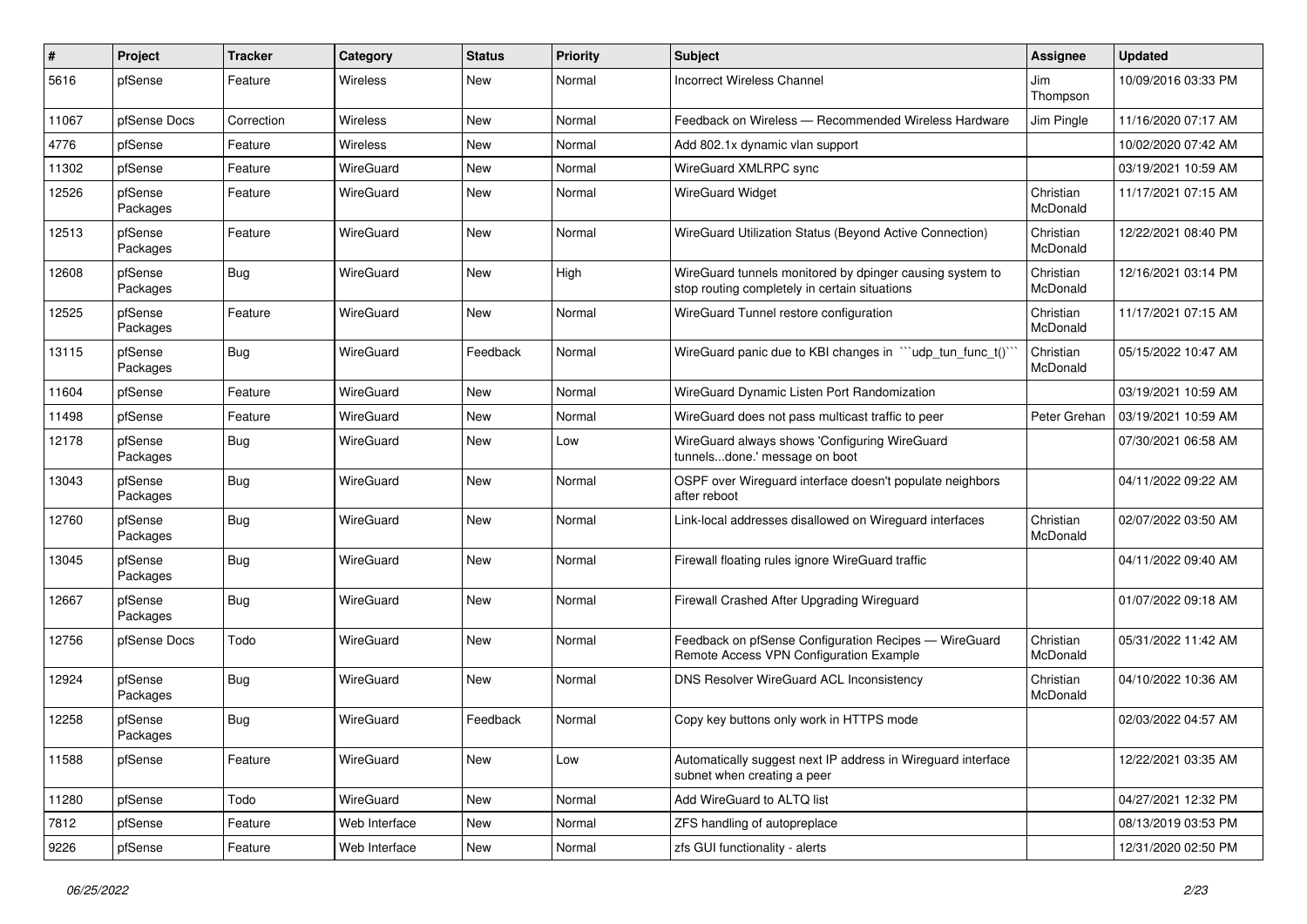| $\vert$ # | Project | <b>Tracker</b> | Category      | <b>Status</b>                 | <b>Priority</b> | Subject                                                                                                              | Assignee      | <b>Updated</b>      |
|-----------|---------|----------------|---------------|-------------------------------|-----------------|----------------------------------------------------------------------------------------------------------------------|---------------|---------------------|
| 6697      | pfSense | Todo           | Web Interface | <b>New</b>                    | Low             | White squares around the numeric values in the Status /<br>Queues page                                               | Jared Dillard | 08/15/2016 03:19 AM |
| 9626      | pfSense | Bug            | Web Interface | New                           | Normal          | When deny write permission is assigned to a user, there is no<br>error feedback if the user tries to write something |               | 11/13/2020 07:25 PM |
| 8419      | pfSense | <b>Bug</b>     | Web Interface | <b>New</b>                    | Normal          | webgui, when menubar is fixed to the top of the screen, the<br>last items of long menus cannot be seen/used.         |               | 07/19/2018 03:10 PM |
| 6332      | pfSense | Todo           | Web Interface | <b>New</b>                    | Normal          | Upgrade encryption options to cover current range of<br>recommendations                                              |               | 08/13/2019 02:34 PM |
| 11508     | pfSense | Todo           | Web Interface | <b>Pull Request</b><br>Review | Low             | Update SimplePie to to v1.5.6                                                                                        |               | 02/23/2021 07:23 AM |
| 6501      | pfSense | Todo           | Web Interface | New                           | Normal          | Tightening up subnet expansion                                                                                       |               | 08/13/2019 01:23 PM |
| 11429     | pfSense | Bug            | Web Interface | <b>New</b>                    | Normal          | System Log / Settings form activates "Reset Log Files" button<br>on enter                                            |               | 10/28/2021 01:35 PM |
| 11473     | pfSense | Bug            | Web Interface | New                           | Normal          | System Activity shows invalid data on SG-3100                                                                        |               | 02/19/2021 08:12 PM |
| 2234      | pfSense | Bug            | Web Interface | Confirmed                     | Low             | Status: Traffic Graph - only shows interface's subnet                                                                |               | 01/15/2022 08:33 PM |
| 10277     | pfSense | Bug            | Web Interface | <b>New</b>                    | Normal          | Sorting the log entries does not use year value                                                                      |               | 02/24/2020 07:46 AM |
| 3087      | pfSense | Feature        | Web Interface | New                           | Normal          | Setup Wizard does not include IPv6 options for interfaces                                                            |               | 07/10/2013 06:19 PM |
| 9717      | pfSense | Feature        | Web Interface | <b>New</b>                    | Low             | Search box for pfsense?                                                                                              |               | 07/05/2020 02:14 PM |
| 8929      | pfSense | Feature        | Web Interface | New                           | Normal          | Scroll bar css dark theme                                                                                            |               | 08/14/2019 12:16 PM |
| 7385      | pfSense | Todo           | Web Interface | New                           | Normal          | Sanitize PHP includes                                                                                                |               | 08/13/2019 03:22 PM |
| 5367      | pfSense | Bug            | Web Interface | <b>New</b>                    | Normal          | Safari repeatedly tries to reload dashboard                                                                          | Jared Dillard | 08/22/2016 11:08 AM |
| 6361      | pfSense | Bug            | Web Interface | New                           | Low             | Responsive Mobile Menu issue                                                                                         |               | 05/16/2016 12:09 PM |
| 1307      | pfSense | Feature        | Web Interface | <b>New</b>                    | Normal          | Request: Option To Resolve Addresses in State Table<br>Summary                                                       |               | 02/06/2016 04:58 AM |
| 9293      | pfSense | Feature        | Web Interface | New                           | Low             | Provide WebUI message (banner) prior to login                                                                        |               | 08/14/2019 02:39 PM |
| 12122     | pfSense | <b>Bug</b>     | Web Interface | <b>New</b>                    | Normal          | Perform greedy actions asychronously                                                                                 |               | 07/10/2021 01:10 PM |
| 13124     | pfSense | Feature        | Web Interface | <b>Pull Request</b><br>Review | Normal          | Option to wait for interface selection before displaying firewall<br>rules                                           |               | 05/17/2022 02:15 PM |
| 84        | pfSense | Feature        | Web Interface | <b>New</b>                    | Low             | Nightly Filter Summary E-Mail                                                                                        | Jim Pingle    | 04/03/2010 06:22 PM |
| 8641      | pfSense | Feature        | Web Interface | New                           | Normal          | Need way to disable HSTS and/or replace webConfigurator<br>certificate from CLI                                      |               | 07/16/2018 10:21 AM |
| 7238      | pfSense | <b>Bug</b>     | Web Interface | New                           | Normal          | Menu layout broken when using "Hostname in Menu" with long<br>hostnames                                              |               | 02/21/2017 07:01 AM |
| 8502      | pfSense | <b>Bug</b>     | Web Interface | Confirmed                     | Low             | main (top) menu items do not drop down in some cases                                                                 |               | 07/06/2020 02:39 PM |
| 12734     | pfSense | <b>Bug</b>     | Web Interface | Incomplete                    | Low             | Long hostname breaks DHCP leases layout                                                                              |               | 01/31/2022 01:03 PM |
| 10271     | pfSense | <b>Bug</b>     | Web Interface | New                           | Normal          | Large number of VLAN/LANs make "Interfaces" menu hard to<br>access                                                   |               | 02/20/2020 04:46 AM |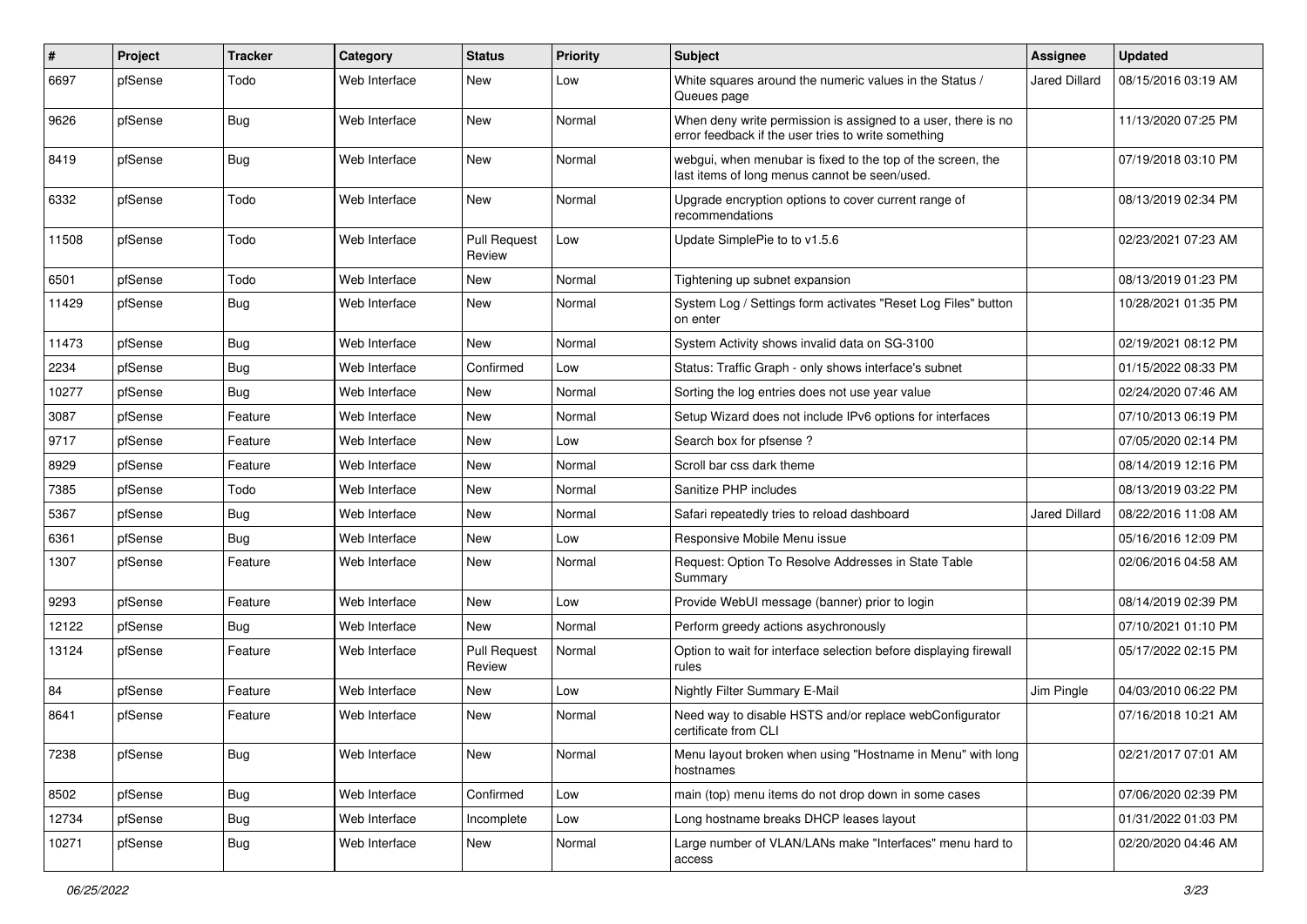| #     | Project | <b>Tracker</b> | Category      | <b>Status</b>                 | <b>Priority</b> | <b>Subject</b>                                                                                 | <b>Assignee</b>     | <b>Updated</b>      |
|-------|---------|----------------|---------------|-------------------------------|-----------------|------------------------------------------------------------------------------------------------|---------------------|---------------------|
| 11877 | pfSense | <b>Bug</b>     | Web Interface | <b>Pull Request</b><br>Review | Very Low        | Labels and description dissapear in firewall schedule edit.php                                 | <b>Viktor Gurov</b> | 05/17/2022 02:22 PM |
| 6011  | pfSense | Bug            | Web Interface | Confirmed                     | Low             | IPv6 link local fails HTTP REFERER check                                                       |                     | 09/04/2016 09:57 AM |
| 13158 | pfSense | Bug            | Web Interface | New                           | Normal          | Input validation error when applying limiter changes                                           |                     | 05/14/2022 05:32 PM |
| 7402  | pfSense | Bug            | Web Interface | New                           | Normal          | Inconsistent use of htmlentities validation checks                                             |                     | 03/21/2017 08:58 AM |
| 5480  | pfSense | Todo           | Web Interface | New                           | Low             | inconsistent display of default values in fields                                               | Jared Dillard       | 03/01/2016 04:59 PM |
| 11730 | pfSense | <b>Bug</b>     | Web Interface | New                           | Normal          | Improve visibility of option selections in dark themes                                         |                     | 03/25/2021 09:38 PM |
| 5445  | pfSense | Todo           | Web Interface | New                           | Normal          | Improve banner for "background activity"                                                       |                     | 02/06/2016 04:43 AM |
| 7957  | pfSense | Feature        | Web Interface | New                           | Normal          | GUI theme - separate "colour" from "compact/normal" in theme<br>dropdown                       |                     | 10/17/2017 06:58 AM |
| 12431 | pfSense | Todo           | Web Interface | <b>Pull Request</b><br>Review | Normal          | GUI pages should use "POST" for AJAX calls, not "GET"                                          | Viktor Gurov        | 05/17/2022 02:20 PM |
| 6738  | pfSense | Feature        | Web Interface | <b>New</b>                    | Normal          | GUI Action Buttons replicated to the top of the List                                           |                     | 07/10/2021 01:04 PM |
| 13161 | pfSense | Feature        | Web Interface | New                           | Very Low        | FLASH PORT'S LED button, to help quickly find port that need<br>to be connected to patch&cable |                     | 05/14/2022 06:35 AM |
| 8270  | pfSense | Todo           | Web Interface | <b>New</b>                    | Very Low        | Fix grammatically erroneous repetition                                                         |                     | 01/11/2018 08:19 AM |
| 11566 | pfSense | Bug            | Web Interface | New                           | Low             | Firewall Maximum Table Entries "default size" is whatever is<br>entered                        |                     | 02/27/2021 10:01 AM |
| 10701 | pfSense | Bug            | Web Interface | <b>New</b>                    | Very Low        | Firewall Log too wide with Rule Description Column                                             |                     | 06/25/2020 07:36 AM |
| 7956  | pfSense | Feature        | Web Interface | New                           | Normal          | Favicon able to match GUI colour setting?                                                      |                     | 10/17/2017 06:36 AM |
| 11440 | pfSense | Feature        | Web Interface | New                           | Low             | Expand collapsed sections by clicking anywhere on header                                       |                     | 10/28/2021 01:35 PM |
| 6647  | pfSense | Todo           | Web Interface | New                           | Very Low        | <b>Enable Additional Security Headers</b>                                                      |                     | 05/14/2021 01:09 AM |
| 986   | pfSense | Feature        | Web Interface | New                           | Normal          | Dynamic states view                                                                            |                     | 02/06/2016 04:58 AM |
| 6493  | pfSense | Bug            | Web Interface | Confirmed                     | Normal          | Dynamic DNS clients slow page load                                                             |                     | 06/17/2016 03:43 AM |
| 12543 | pfSense | Bug            | Web Interface | Feedback                      | Normal          | Deleteing a Outbound NAT rule gave me an empty rule and<br>displayed php error in UI.          |                     | 02/14/2022 04:36 AM |
| 10144 | pfSense | Feature        | Web Interface | New                           | Low             | Default Sort Order, DHCP Leases                                                                |                     | 12/31/2019 06:47 PM |
| 13159 | pfSense | Todo           | Web Interface | New                           | Very Low        | Decrease distance between img-buttons in webGUI to<br>eliminate mistake entry                  |                     | 05/14/2022 06:52 AM |
| 6614  | pfSense | Bug            | Web Interface | Confirmed                     | Normal          | Dashboard high CPU usage                                                                       |                     | 07/14/2016 03:04 PM |
| 7943  | pfSense | Bug            | Web Interface | New                           | Normal          | CSS Overflow Fix for Drop Down Menus in webConfigurator                                        |                     | 11/21/2020 02:54 PM |
| 6803  | pfSense | <b>Bug</b>     | Web Interface | New                           | Normal          | CSRF timeout occurs when it (probably) shouldn't                                               |                     | 11/03/2016 09:43 PM |
| 6215  | pfSense | Feature        | Web Interface | New                           | Normal          | Create consistent UI for admin access security                                                 |                     | 04/20/2016 03:05 PM |
| 11268 | pfSense | <b>Bug</b>     | Web Interface | New                           | Normal          | Cookie named 'id' prevents Edit form fields being set properly                                 |                     | 09/03/2021 06:16 AM |
| 7988  | pfSense | Feature        | Web Interface | New                           | Normal          | Compact Theme based on Compact-RED with the default<br>theme colors.                           |                     | 10/23/2017 05:34 AM |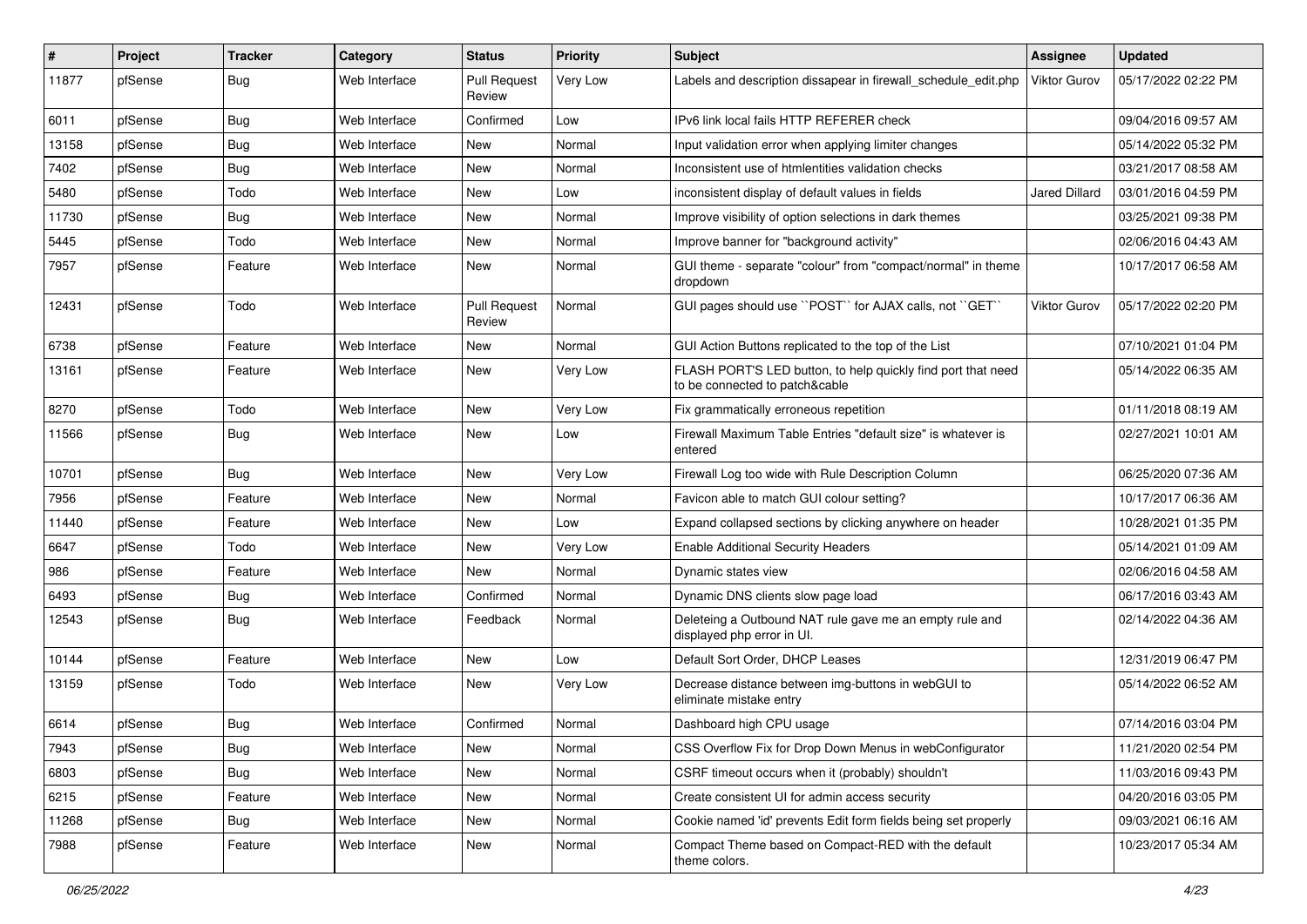| #     | Project      | <b>Tracker</b> | Category                    | <b>Status</b>                 | <b>Priority</b> | Subject                                                                                       | <b>Assignee</b>      | <b>Updated</b>      |
|-------|--------------|----------------|-----------------------------|-------------------------------|-----------------|-----------------------------------------------------------------------------------------------|----------------------|---------------------|
| 5786  | pfSense      | Bug            | Web Interface               | New                           | Normal          | Check WebConfigurator port for conflicts                                                      |                      | 04/21/2022 12:39 PM |
| 7216  | pfSense      | Feature        | Web Interface               | New                           | Normal          | Allow user to choose date display format                                                      | <b>Phillip Davis</b> | 02/02/2018 04:20 PM |
| 10468 | pfSense      | Feature        | Web Interface               | New                           | Normal          | Allow to download log files from WebGUI                                                       |                      | 04/17/2020 06:17 AM |
| 12905 | pfSense      | <b>Bug</b>     | Web Interface               | New                           | Normal          | Add VLAN Re-assignment to Import Interface Mismatch<br>Wizard                                 |                      | 03/07/2022 08:05 AM |
| 10514 | pfSense      | Feature        | Web Interface               | <b>New</b>                    | Normal          | Add to every page an unparsed Notes field for administrative<br>reference                     |                      | 04/30/2020 06:32 PM |
| 3882  | pfSense      | Feature        | Web Interface               | <b>New</b>                    | Normal          | Add OUI database to the base system, remove dependency on<br>nmap                             |                      | 03/08/2018 06:44 PM |
| 8558  | pfSense      | Feature        | Web Interface               | New                           | Normal          | Add more table sorting in various UI pages                                                    |                      | 08/21/2019 09:14 AM |
| 13244 | pfSense      | Feature        | Web Interface               | New                           | Normal          | Add help text under Timezone settings in the GUI                                              |                      | 06/03/2022 01:00 PM |
| 4628  | pfSense      | Feature        | Web Interface               | New                           | Normal          | Add GUI to manage loader tunables (e.g. loader.conf.local)                                    |                      | 09/16/2015 04:28 PM |
| 3899  | pfSense      | Feature        | Web Interface               | New                           | Normal          | Add feature to allow reordering of <package> items in<br/>config.xml</package>                |                      | 09/27/2014 04:40 PM |
| 12025 | pfSense      | Todo           | Web Interface               | New                           | Very Low        | Add 1:1 Validation to Notify Someone They are 1:1 NAT'ing an<br><b>Interface Address</b>      |                      | 06/11/2021 10:05 AM |
| 8285  | pfSense      | Bug            | Web Interface               | <b>New</b>                    | Normal          | Actions on stale data may result in catastrophic results                                      |                      | 01/16/2018 08:08 PM |
| 628   | pfSense      | Feature        | Web Interface               | New                           | Low             | Ability to specify listen IP address of management services<br>(SSH, web interface)           |                      | 07/09/2021 01:21 PM |
| 7996  | pfSense      | Bug            | Web Interface               | <b>New</b>                    | Very Low        | 2.4.0 Web Interface Issue                                                                     |                      | 11/21/2020 02:51 PM |
| 11956 | pfSense      | Feature        | Web Interface               | <b>New</b>                    | Normal          | "add" button in the top of pages with many user-added items                                   |                      | 07/10/2021 01:01 PM |
| 6727  | pfSense      | Todo           | Web Interface               | New                           | Very Low        | Missing file apple-touch-icon-precomposed.png?                                                | Jared Dillard        | 08/18/2016 02:10 PM |
| 11270 | pfSense      | Feature        | <b>VPN</b> (Multiple Types) | New                           | Low             | Consider integrating Nebula mesh VPN                                                          |                      | 01/20/2021 03:34 PM |
| 13016 | pfSense Docs | New Content    | Virtualization              | <b>New</b>                    | Normal          | Workaround for bandwith issues since 2.6 when installed in<br>Hyper-V                         |                      | 04/01/2022 01:06 PM |
| 10482 | pfSense Docs | Correction     | Virtualization              | New                           | Normal          | In AWS, Get System Log may not show output and Get<br>Instance Screenshot may need to be used | Jim Pingle           | 04/20/2020 09:07 AM |
| 11145 | pfSense Docs | Correction     | Virtualization              | <b>New</b>                    | Very Low        | Feedback on pfSense Configuration Recipes - Virtualizing<br>pfSense with Hyper-V              | Jim Pingle           | 03/06/2021 04:14 PM |
| 13302 | pfSense Docs | New Content    | Virtualization              | New                           | Normal          | Feature - recipe for pfSense with two NICs in Azure                                           |                      | 06/25/2022 12:33 PM |
| 12055 | pfSense      | Feature        | Virtual IP Addresses        | Feedback                      | Normal          | Option to disable XMLRPC Sync for Loopback Virtual IPs                                        |                      | 06/18/2021 09:05 AM |
| 11992 | pfSense      | Bug            | Virtual IP Addresses        | Confirmed                     | High            | GRE Tunnel - Does not work with a virtual IP as endpoint                                      |                      | 06/04/2021 01:16 AM |
| 12451 | pfSense      | <b>Bug</b>     | Virtual IP Addresses        | New                           | Normal          | deleteVIP() does not check RFC2136 Update Source                                              |                      | 10/13/2021 10:06 AM |
| 12385 | pfSense      | <b>Bug</b>     | Virtual IP Addresses        | <b>Pull Request</b><br>Review | Normal          | deleteVIP() does not check 1:1 NAT and Outbound NAT rules                                     | Viktor Gurov         | 05/17/2022 02:21 PM |
| 12542 | pfSense      | <b>Bug</b>     | Virtual IP Addresses        | New                           | Normal          | Cannot assign a same IPv6 Link-Local address to different<br>interfaces                       |                      | 11/25/2021 01:41 AM |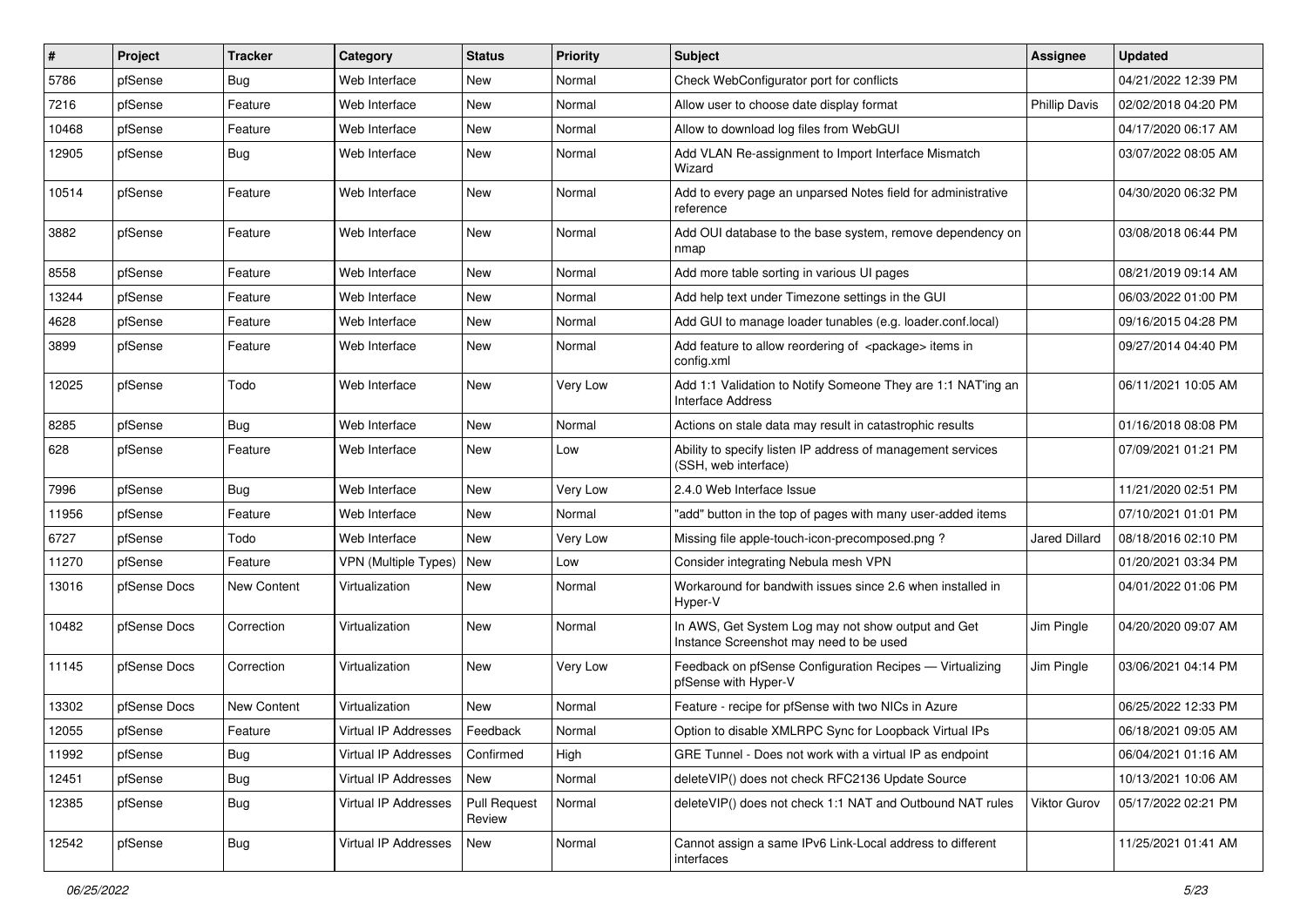| $\#$  | Project | <b>Tracker</b> | Category                     | <b>Status</b> | <b>Priority</b> | <b>Subject</b>                                                                                                                       | <b>Assignee</b> | <b>Updated</b>      |
|-------|---------|----------------|------------------------------|---------------|-----------------|--------------------------------------------------------------------------------------------------------------------------------------|-----------------|---------------------|
| 12459 | pfSense | Todo           | Virtual IP Addresses         | New           | Normal          | Add IP Alias subnet input validation                                                                                                 |                 | 10/15/2021 09:35 AM |
| 7863  | pfSense | <b>Bug</b>     | User Manager /<br>Privileges | New           | Normal          | The "WebCfg - All pages" permission inclueds the "User -<br>System: Shell account access" even though that is not a<br>WebCofg page. |                 | 09/16/2017 05:13 AM |
| 9253  | pfSense | Feature        | User Manager /<br>Privileges | <b>New</b>    | Normal          | RFE: True View-Only WebCFG options                                                                                                   |                 | 08/21/2019 09:21 AM |
| 4154  | pfSense | Bug            | User Manager /<br>Privileges | Confirmed     | Normal          | RADIUS authentication not working over IPv6                                                                                          |                 | 04/21/2022 12:39 PM |
| 32    | pfSense | Todo           | User Manager /<br>Privileges | <b>New</b>    | Normal          | PPPoE Server users integration with user manager                                                                                     |                 | 02/06/2016 04:53 AM |
| 3706  | pfSense | Bug            | User Manager /<br>Privileges | <b>New</b>    | Normal          | Permission order affects default page on limited accounts, but<br>can't reorder                                                      |                 | 02/06/2016 04:10 AM |
| 1574  | pfSense | Feature        | User Manager /<br>Privileges | New           | Normal          | Password quality enforcment.                                                                                                         |                 | 02/06/2016 04:15 AM |
| 9485  | pfSense | Bug            | User Manager /<br>Privileges | <b>New</b>    | Normal          | password match error on system_usermanager causes Group<br>membership to be reset.                                                   |                 | 04/26/2019 08:52 AM |
| 9621  | pfSense | Feature        | User Manager /<br>Privileges | <b>New</b>    | Normal          | More convenient deletion of single user privileges                                                                                   |                 | 07/09/2019 03:09 AM |
| 33    | pfSense | Todo           | User Manager /<br>Privileges | <b>New</b>    | Normal          | L2TP users integration with user manager                                                                                             |                 | 02/06/2016 04:53 AM |
| 10544 | pfSense | <b>Bug</b>     | User Manager /<br>Privileges | New           | Normal          | It's not possible to add a user to group operator using the gui                                                                      |                 | 04/21/2022 12:39 PM |
| 521   | pfSense | Feature        | User Manager /<br>Privileges | New           | Normal          | Group manager Assigned Permissions                                                                                                   |                 | 04/18/2010 02:59 PM |
| 6602  | pfSense | Feature        | User Manager /<br>Privileges | <b>New</b>    | Normal          | Config writes denied via "deny config write" permission should<br>notify as such                                                     |                 | 08/20/2019 03:43 PM |
| 5850  | pfSense | Feature        | User Manager /<br>Privileges | <b>New</b>    | Normal          | Limit "WebCfg - System: User Manager page" privilege to<br>non-admins and non-admin groups                                           |                 | 02/19/2017 10:04 AM |
| 12797 | pfSense | Bug            | UPnP/NAT-PMP                 | <b>New</b>    | Normal          | UPnP+STUN forms invalid outbound NAT rules using the<br>external address discovered from STUN                                        |                 | 02/15/2022 01:01 PM |
| 8325  | pfSense | Bug            | UPnP/NAT-PMP                 | New           | Normal          | UPnP not available for pppoe-Clients                                                                                                 |                 | 11/15/2020 10:33 AM |
| 4265  | pfSense | Feature        | UPnP/NAT-PMP                 | New           | Normal          | UPNP allow use of alias and schedule                                                                                                 |                 | 08/20/2019 02:57 PM |
| 4500  | pfSense | Bug            | UPnP/NAT-PMP                 | Confirmed     | Normal          | Some miniupnp port mappings are not displayed in the Status<br>page                                                                  |                 | 04/25/2022 12:49 PM |
| 6926  | pfSense | Bug            | UPnP/NAT-PMP                 | New           | Normal          | Miniupnp advertising expired IPv6 address                                                                                            |                 | 01/15/2022 08:29 PM |
| 13222 | pfSense | <b>Bug</b>     | UPnP/NAT-PMP                 | New           | Normal          | CARP IP does not listen for NAT-PMP packets                                                                                          |                 | 05/26/2022 02:28 PM |
| 5360  | pfSense | Feature        | UPnP/NAT-PMP                 | New           | Normal          | Add possibility to configure independent "UPnP & NAT-PMP"<br>instances                                                               |                 | 10/31/2015 04:25 AM |
| 10708 | pfSense | <b>Bug</b>     | Upgrade                      | New           | Normal          | ZFS bootpool boot symlink issue                                                                                                      | Luiz Souza      | 03/08/2021 07:03 AM |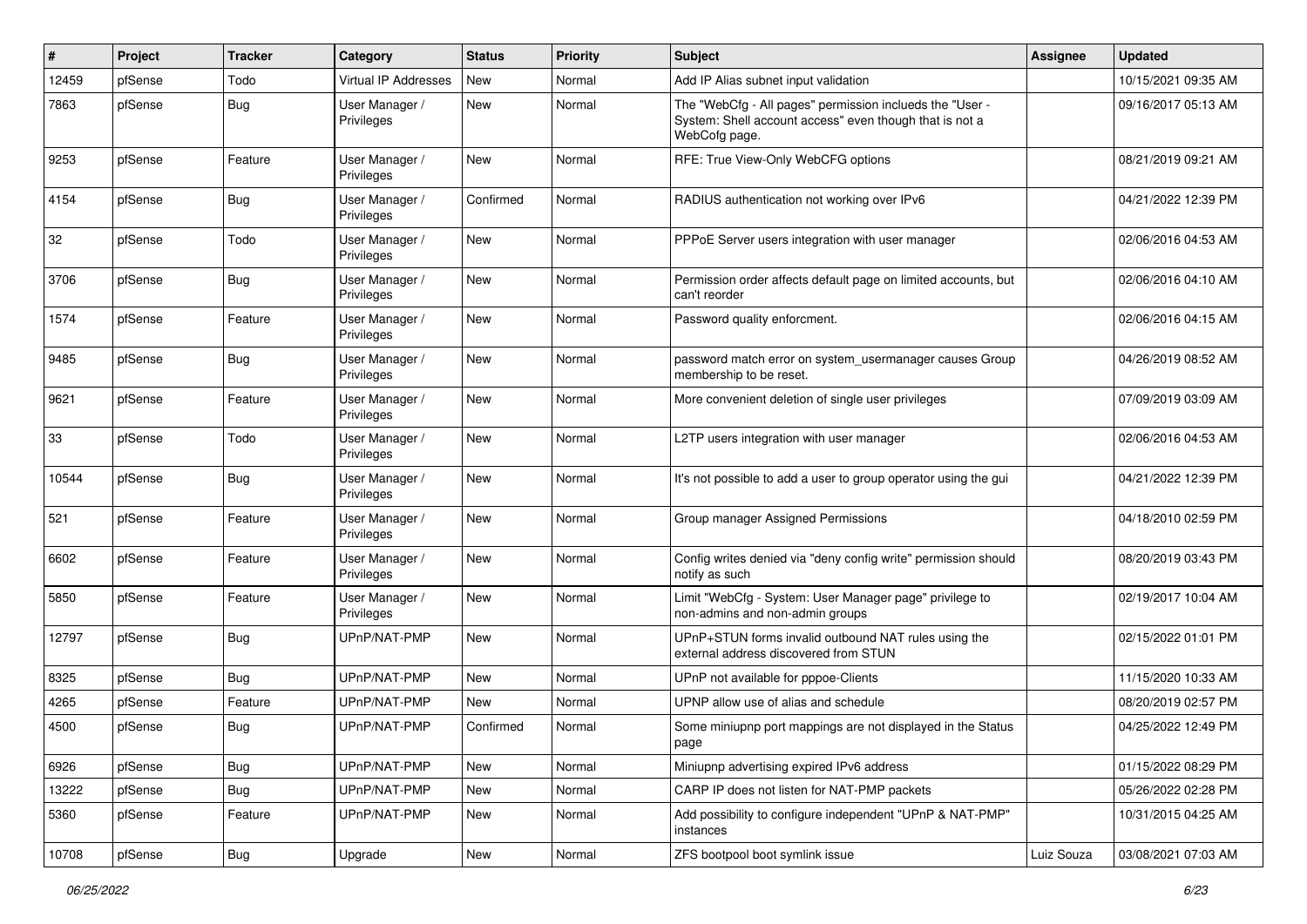| #     | Project             | <b>Tracker</b> | Category                            | <b>Status</b> | <b>Priority</b> | <b>Subject</b>                                                                                          | <b>Assignee</b>                          | <b>Updated</b>      |
|-------|---------------------|----------------|-------------------------------------|---------------|-----------------|---------------------------------------------------------------------------------------------------------|------------------------------------------|---------------------|
| 11619 | pfSense             | <b>Bug</b>     | Upgrade                             | New           | Normal          | Unable to upgrade 2.4.4-p3 to 2.5/21.02-p1                                                              |                                          | 08/15/2021 10:00 AM |
| 10237 | pfSense             | Feature        | Upgrade                             | New           | Normal          | Take ZFS snapshot on Upgrade                                                                            |                                          | 04/07/2020 03:58 PM |
| 10310 | pfSense             | Bug            | Upgrade                             | New           | Normal          | Systems with low RAM and several packages may temporarily<br>fail to load large tables after an upgrade |                                          | 03/03/2020 07:55 AM |
| 5074  | pfSense             | Feature        | Upgrade                             | <b>New</b>    | Normal          | Standard release notes URLs to facilitate GUI viewing before<br>upgrade                                 |                                          | 04/21/2022 12:39 PM |
| 13252 | pfSense             | Bug            | Upgrade                             | New           | Normal          | reduce frequency of php-fpm socket connection attempts from<br>check reload status                      |                                          | 06/12/2022 11:11 AM |
| 12768 | pfSense             | Feature        | Upgrade                             | <b>New</b>    | Normal          | pfSense-repo: Make sure default config file exists                                                      |                                          | 05/17/2022 02:32 PM |
| 11257 | pfSense             | Feature        | Upgrade                             | New           | Normal          | Installed Packages: Update all button                                                                   |                                          | 01/18/2021 10:45 AM |
| 10464 | pfSense             | Todo           | Upgrade                             | New           | Low             | Disallow package updates when a system update is available                                              |                                          | 04/21/2022 12:39 PM |
| 10530 | pfSense             | Bug            | Upgrade                             | New           | Normal          | Convert config version to be based on product version                                                   |                                          | 04/21/2022 12:39 PM |
| 13187 | pfSense             | Documentation  | Upgrade                             | <b>New</b>    | Normal          | Azure Frequently asked questions                                                                        |                                          | 05/20/2022 06:52 AM |
| 6917  | pfSense             | Feature        | Upgrade                             | New           | Normal          | Add ability to choose from what IP/IFACE you search for<br>updates                                      |                                          | 11/11/2016 09:51 AM |
| 12796 | pfSense             | Bug            | Upgrade                             | Confirmed     | Normal          | 2.5.2 -> 2.6.0 upgrade segfaults if certain packages are<br>installed.                                  |                                          | 05/24/2022 07:43 AM |
| 13280 | pfSense             | Bug            | Unknown                             | <b>New</b>    | Normal          | Entries duplicated in /boot/loader.conf                                                                 |                                          | 06/19/2022 11:11 AM |
| 11777 | pfSense<br>Packages | Bug            | Unbound                             | New           | Very Low        | Input validation prevents DNS Resolver from being disabled                                              |                                          | 04/05/2021 05:51 PM |
| 8095  | pfSense             | Bug            | Translations                        | <b>New</b>    | Normal          | Unescaped simple quotes break JavaScript features when the<br>French translation is enabled             |                                          | 08/21/2019 09:06 AM |
| 9344  | pfSense             | Bug            | Translations                        | New           | Normal          | OpenVPN click NCP Algorithms will always go to DH<br>Parameters website(in Chinese-Taiwan)              |                                          | 10/21/2021 03:48 AM |
| 1890  | pfSense             | Bug            | Translations                        | New           | Normal          | No gettext support in console scripts                                                                   |                                          | 08/13/2019 12:24 PM |
| 10199 | pfSense             | Todo           | Translations                        | New           | Very Low        | Improve Spanish translation interface                                                                   | Aluisco<br>Miguel<br>Ricardo<br>Mastrapa | 01/22/2020 09:22 AM |
| 7977  | pfSense             | Bug            | Translations                        | New           | Normal          | English text shown in stead of translated text (Routing -<br>Gateway groups - edit)                     |                                          | 08/21/2019 11:28 AM |
| 11192 | pfSense             | Bug            | <b>Traffic Shaper</b><br>(Limiters) | Feedback      | Normal          | Using Limiters causes out of order packets within one TCP or<br><b>UDP flow</b>                         |                                          | 01/06/2021 12:09 AM |
| 9024  | pfSense             | Bug            | <b>Traffic Shaper</b><br>(Limiters) | Feedback      | Normal          | Ping packet loss under load when using limiters                                                         |                                          | 05/12/2022 11:55 AM |
| 3824  | pfSense             | Bug            | <b>Traffic Shaper</b><br>(Limiters) | Confirmed     | Normal          | Limiters on bridge break traffic outside locally-configured IP<br>subnets                               | Luiz Souza                               | 11/03/2016 07:16 PM |
| 1848  | pfSense             | Bug            | <b>Traffic Shaper</b><br>(Limiters) | Confirmed     | Normal          | Limiters after policy routing has taken place do not behave<br>correctly                                |                                          | 10/25/2014 09:18 PM |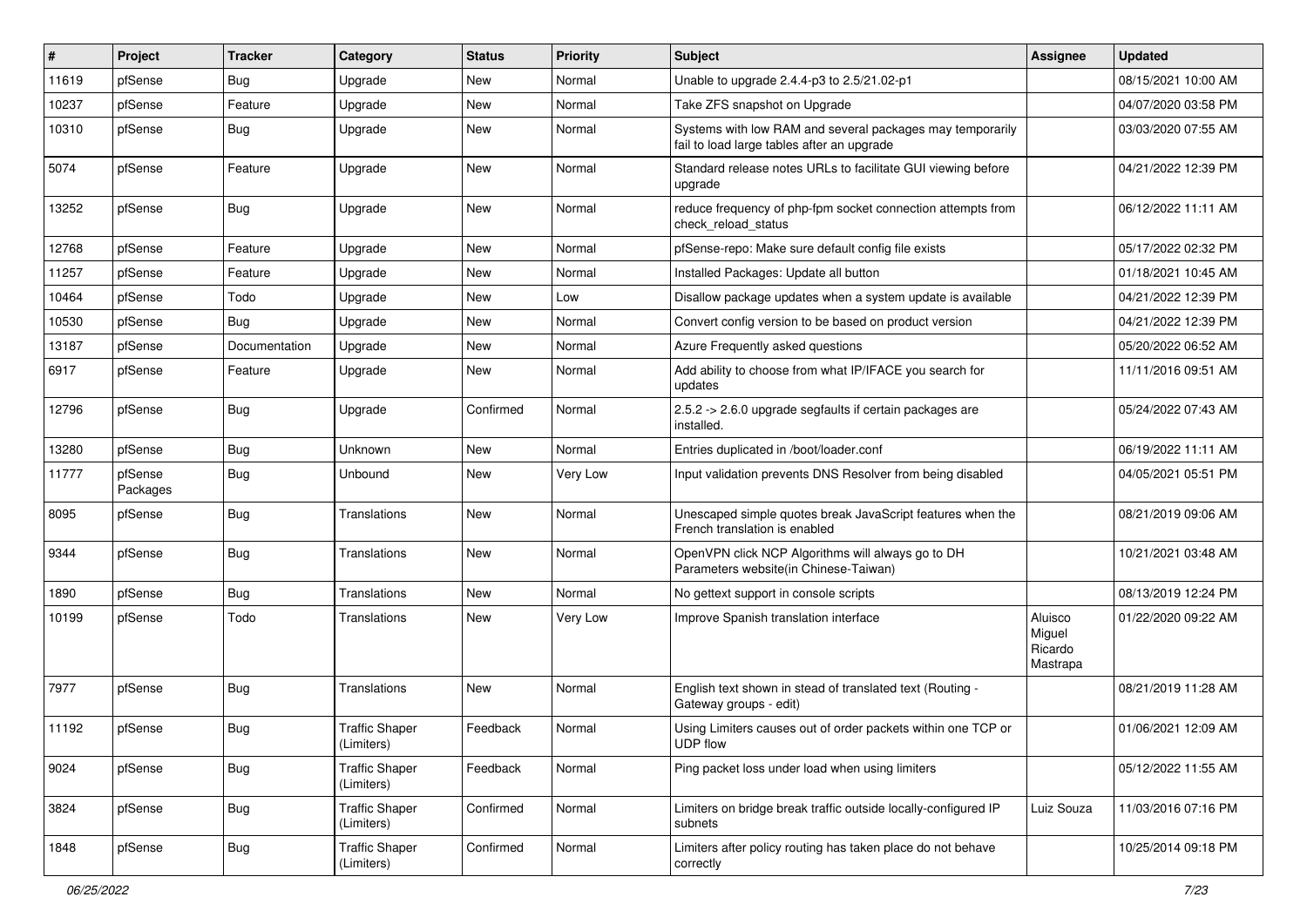| #     | Project | <b>Tracker</b> | Category                            | <b>Status</b>                 | <b>Priority</b> | <b>Subject</b>                                                                                                          | <b>Assignee</b> | <b>Updated</b>      |
|-------|---------|----------------|-------------------------------------|-------------------------------|-----------------|-------------------------------------------------------------------------------------------------------------------------|-----------------|---------------------|
| 7389  | pfSense | <b>Bug</b>     | <b>Traffic Shaper</b><br>(Limiters) | In Progress                   | Normal          | Limiter does not work with transparent proxy                                                                            | Luiz Souza      | 02/01/2021 03:31 PM |
| 8072  | pfSense | Bug            | <b>Traffic Shaper</b><br>(Limiters) | <b>New</b>                    | Normal          | Limiter / Queue mask issues?                                                                                            | Ivor Kreso      | 11/08/2017 07:56 PM |
| 12829 | pfSense | Bug            | <b>Traffic Shaper</b><br>(Limiters) | Feedback                      | Normal          | Dummynet kernel module fails to load after upgrade.                                                                     |                 | 03/17/2022 09:26 AM |
| 1883  | pfSense | Feature        | <b>Traffic Shaper</b><br>(Limiters) | <b>New</b>                    | Normal          | Diag > Limiter Info presentation enhancement                                                                            |                 | 08/20/2019 03:46 PM |
| 6295  | pfSense | Bug            | <b>Traffic Shaper</b><br>(Limiters) | <b>New</b>                    | Normal          | Crash upon applying CODELQ to untagged parent interface<br>when also applied to daughter VLAN                           | Luiz Souza      | 08/20/2019 02:44 PM |
| 8963  | pfSense | Bug            | <b>Traffic Shaper</b><br>(Limiters) | New                           | Normal          | 2.4.4 Limiters don't work after CARP fail-over                                                                          |                 | 12/10/2018 06:40 AM |
| 4405  | pfSense | Feature        | <b>Traffic Shaper</b><br>(ALTQ)     | In Progress                   | Normal          | Traffic shaping doesn't work when applied to a bridge interface                                                         | Luiz Souza      | 02/09/2021 12:05 PM |
| 12878 | pfSense | Bug            | <b>Traffic Shaper</b><br>(ALTQ)     | Incomplete                    | Normal          | Traffic shaping by interface, route queue bandwidth inbound,<br>out by a large factor.                                  |                 | 06/06/2022 07:03 AM |
| 1849  | pfSense | Bug            | <b>Traffic Shaper</b><br>(ALTQ)     | <b>New</b>                    | Normal          | Traffic shaper - By Queue view needs to show/use friendly<br>inerface names                                             |                 | 01/10/2022 08:10 AM |
| 2315  | pfSense | Feature        | <b>Traffic Shaper</b><br>(ALTQ)     | <b>New</b>                    | Normal          | Traffic Shaper - Adaptive Bandwidth Management                                                                          |                 | 02/06/2016 05:07 AM |
| 4467  | pfSense | Bug            | <b>Traffic Shaper</b><br>(ALTQ)     | <b>New</b>                    | Normal          | Traffic Graphs shows wrong throughput when traffic shaping<br>enabled                                                   |                 | 02/23/2015 05:31 PM |
| 5813  | pfSense | Feature        | <b>Traffic Shaper</b><br>(ALTQ)     | <b>New</b>                    | Normal          | Replacement of layer7 filter                                                                                            |                 | 02/18/2017 05:08 PM |
| 8712  | pfSense | Feature        | <b>Traffic Shaper</b><br>(ALTQ)     | <b>New</b>                    | Normal          | QOS on ipsec links                                                                                                      |                 | 06/22/2020 06:27 AM |
| 12393 | pfSense | Bug            | <b>Traffic Shaper</b><br>(ALTQ)     | <b>New</b>                    | Low             | Priority of gOthersLow higher than default queues                                                                       |                 | 09/21/2021 02:48 PM |
| 13072 | pfSense | Feature        | <b>Traffic Shaper</b><br>(ALTQ)     | <b>Pull Request</b><br>Review | Very Low        | Matching background/font colors of queue values with dark<br>theme.                                                     |                 | 04/19/2022 07:32 AM |
| 11174 | pfSense | Bug            | <b>Traffic Shaper</b><br>(ALTQ)     | Feedback                      | Normal          | Incorrect traffic shaping on pppoe interface                                                                            |                 | 12/21/2020 11:21 PM |
| 2308  | pfSense | Bug            | <b>Traffic Shaper</b><br>(ALTQ)     | <b>New</b>                    | Normal          | HFSC WebUI doesn't check for "Bandwidth" setting                                                                        |                 | 12/04/2012 07:12 PM |
| 13051 | pfSense | <b>Bug</b>     | <b>Traffic Shaper</b><br>(ALTQ)     | New                           | Normal          | Firewall traffic shaper by interface selection unknow                                                                   |                 | 04/12/2022 07:03 AM |
| 3465  | pfSense | <b>Bug</b>     | <b>Traffic Shaper</b><br>(ALTQ)     | New                           | Normal          | Editing Traffic Shaper queues causes status_queues.php error                                                            |                 | 02/19/2014 01:53 AM |
| 8263  | pfSense | <b>Bug</b>     | <b>Traffic Shaper</b><br>(ALTQ)     | New                           | Normal          | Cannot create a nonlinear `Link Share` service curve because<br>of: "the sum of the child bandwidth higher than parent" |                 | 11/05/2020 07:31 AM |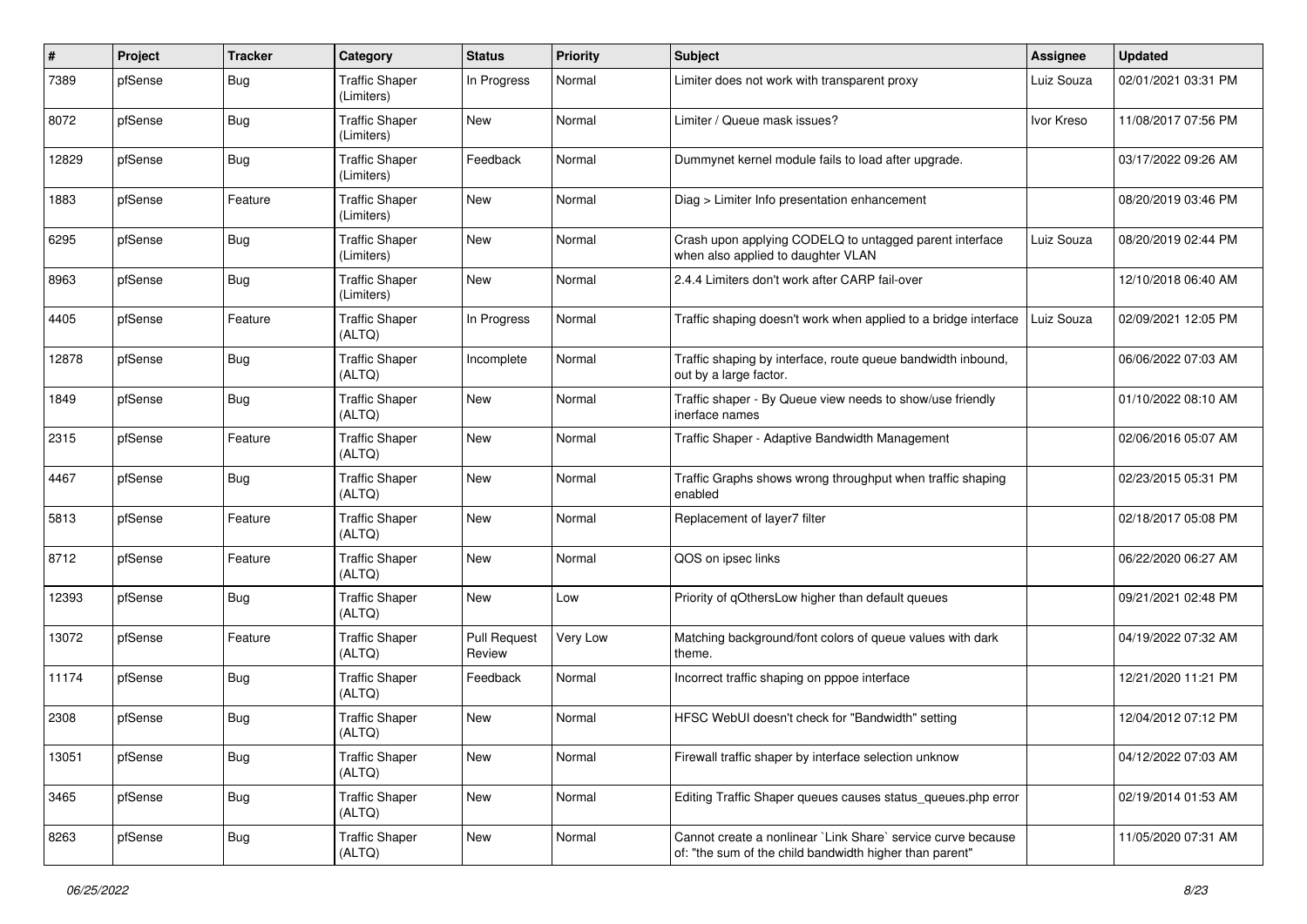| #     | <b>Project</b>      | <b>Tracker</b> | Category                        | <b>Status</b>                 | <b>Priority</b> | <b>Subject</b>                                                                                          | Assignee             | <b>Updated</b>      |
|-------|---------------------|----------------|---------------------------------|-------------------------------|-----------------|---------------------------------------------------------------------------------------------------------|----------------------|---------------------|
| 8483  | pfSense             | Feature        | <b>Traffic Shaper</b><br>(ALTQ) | <b>New</b>                    | Normal          | Allow user to choose order of Queues status                                                             |                      | 08/21/2019 09:12 AM |
| 10839 | pfSense             | Feature        | <b>Traffic Shaper</b><br>(ALTQ) | <b>New</b>                    | Normal          | Add popular messengers to the Traffic Shaper Wizard                                                     |                      | 08/18/2020 10:07 AM |
| 6696  | pfSense             | Bug            | <b>Traffic Shaper</b><br>(ALTQ) | <b>New</b>                    | Low             | Add configure link to Status > Queues error message if traffic<br>shaping not configured                | <b>Jared Dillard</b> | 08/21/2019 08:55 AM |
| 7899  | pfSense             | Bug            | <b>Traffic Shaper</b><br>(ALTQ) | <b>New</b>                    | Normal          | a floating 'match' rule on LAN does not put traffic from a<br>broswer on a clientpc into a shaper queue |                      | 09/28/2017 09:16 AM |
| 9737  | pfSense             | <b>Bug</b>     | <b>Traffic Graphs</b>           | <b>New</b>                    | Normal          | traffic-graphs.js shows incorrect units inside the chart                                                |                      | 09/09/2019 06:35 AM |
| 9101  | pfSense             | <b>Bug</b>     | <b>Traffic Graphs</b>           | New                           | Normal          | Traffic Graphs/Dashboard Slows Downloads Being Performed<br>by the Same Firefox Browser                 |                      | 08/21/2019 09:18 AM |
| 12401 | pfSense             | <b>Bug</b>     | <b>Traffic Graphs</b>           | New                           | Normal          | Traffic graphs with untagged and tagged VLAN on same<br>interface                                       |                      | 09/23/2021 09:18 PM |
| 7400  | pfSense             | Bug            | <b>Traffic Graphs</b>           | Assigned                      | Normal          | Traffic Graphs show bad data on 2.3.3 1                                                                 | <b>Jared Dillard</b> | 12/31/2021 05:47 PM |
| 9087  | pfSense             | <b>Bug</b>     | <b>Traffic Graphs</b>           | <b>New</b>                    | Normal          | Traffic Graph Widget Legend Not Updating                                                                |                      | 08/14/2019 12:38 PM |
| 10959 | pfSense             | <b>Bug</b>     | <b>Traffic Graphs</b>           | Feedback                      | Low             | Traffic graph stopped on interface used via netmap                                                      |                      | 02/22/2021 02:57 AM |
| 9566  | pfSense             | <b>Bug</b>     | <b>Traffic Graphs</b>           | <b>New</b>                    | Normal          | Traffic graph displays traffic incorrectly                                                              |                      | 11/18/2019 07:54 AM |
| 8130  | pfSense             | Bug            | <b>Traffic Graphs</b>           | <b>New</b>                    | Normal          | Status - Monitoring - Area chart displays traffic data differently<br>than Line or Bar charts           |                      | 11/26/2017 01:40 PM |
| 8349  | pfSense             | Feature        | <b>Traffic Graphs</b>           | <b>New</b>                    | Normal          | Show the actual numerical information (upload/download<br>speeds) in the traffic graph dashboard widget | <b>Jared Dillard</b> | 02/28/2018 09:42 AM |
| 7398  | pfSense             | Feature        | <b>Traffic Graphs</b>           | Assigned                      | Normal          | Show average value of bandwidth in/out on Dashboard trafic<br>graph                                     | <b>Jared Dillard</b> | 08/21/2019 08:56 AM |
| 8274  | pfSense             | Feature        | <b>Traffic Graphs</b>           | <b>New</b>                    | Normal          | Reverse Inverse Traffic Graph View                                                                      | Jared Dillard        | 08/14/2019 10:31 AM |
| 11589 | pfSense             | Feature        | <b>Traffic Graphs</b>           | <b>Pull Request</b><br>Review | Low             | Fix iftop experimental traffic fetcher, unify and improve output<br>style                               |                      | 03/03/2021 03:30 PM |
| 9229  | pfSense<br>Packages | <b>Bug</b>     | Tinc                            | <b>New</b>                    | Normal          | Tinc package: no way of specifying multiple critical<br>configuration parameters from web interface     |                      | 08/13/2019 09:25 AM |
| 8909  | pfSense<br>Packages | <b>Bug</b>     | Tinc                            | <b>New</b>                    | Normal          | tinc package makes /rc.newwanip looping forever                                                         |                      | 08/13/2019 09:25 AM |
| 9138  | pfSense<br>Packages | <b>Bug</b>     | Telegraf                        | <b>New</b>                    | Normal          | telegraf: add section for custom config lines                                                           |                      | 02/18/2019 03:36 PM |
| 9139  | pfSense<br>Packages | Bug            | Telegraf                        | <b>New</b>                    | Normal          | telegraf: add ping for default gateway(s)                                                               |                      | 05/21/2020 04:23 PM |
| 12462 | pfSense<br>Packages | Feature        | Telegraf                        | <b>Pull Request</b><br>Review | Normal-package  | Telegraf: Add "devfs" to ignore fs                                                                      | Offstage<br>Roller   | 10/18/2021 09:03 AM |
| 12655 | pfSense<br>Packages | Bug            | Telegraf                        | New                           | Normal          | telegraf, wireguard plugin failing                                                                      |                      | 12/30/2021 05:51 PM |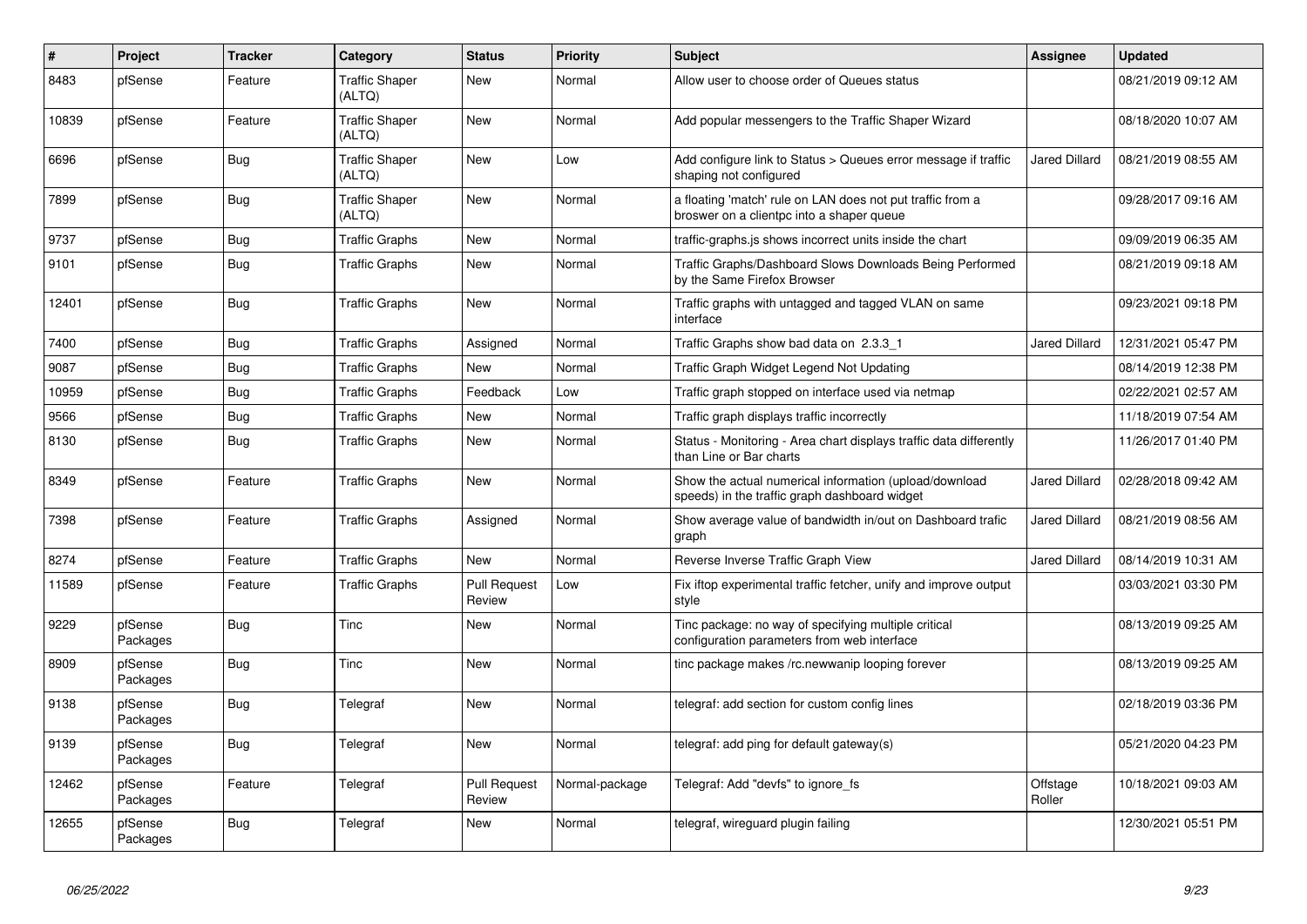| $\pmb{\#}$ | Project             | <b>Tracker</b> | Category  | <b>Status</b> | <b>Priority</b> | <b>Subject</b>                                                                     | <b>Assignee</b> | <b>Updated</b>      |
|------------|---------------------|----------------|-----------|---------------|-----------------|------------------------------------------------------------------------------------|-----------------|---------------------|
| 9337       | pfSense<br>Packages | <b>Bug</b>     | Telegraf  | New           | Normal          | Telegraf ping input fails                                                          |                 | 02/18/2019 10:40 AM |
| 10487      | pfSense<br>Packages | Bug            | Telegraf  | <b>New</b>    | Normal          | Telegraf package not sending logs to influxdb server                               |                 | 05/03/2020 07:09 PM |
| 9046       | pfSense<br>Packages | Feature        | Telegraf  | <b>New</b>    | High            | telegraf feature request                                                           |                 | 02/18/2019 03:38 PM |
| 8230       | pfSense<br>Packages | Feature        | Telegraf  | <b>New</b>    | Normal          | telegraf automatic input plugins configuration for enabled<br>pfsense package      |                 | 02/18/2019 05:23 PM |
| 8216       | pfSense<br>Packages | Feature        | Telegraf  | <b>New</b>    | Normal          | Add prometheus output for telegraf                                                 |                 | 09/09/2020 05:33 AM |
| 8099       | pfSense<br>Packages | Feature        | Telegraf  | <b>New</b>    | Normal          | Add more configuration flexibility to Telegraf                                     |                 | 08/13/2019 09:39 AM |
| 12711      | pfSense<br>Packages | Feature        | Telegraf  | <b>New</b>    | Normal          | Add InfluxDB V2 support                                                            |                 | 01/21/2022 02:54 AM |
| 10393      | pfSense<br>Packages | Bug            | syslog-ng | Feedback      | Normal          | Syslog-ng TLS support is broken                                                    |                 | 04/21/2022 12:40 PM |
| 8229       | pfSense<br>Packages | <b>Bug</b>     | syslog-ng | <b>New</b>    | Normal          | syslog-ng stops parsing logs after logrotate run                                   |                 | 01/26/2018 12:00 PM |
| 8295       | pfSense<br>Packages | <b>Bug</b>     | syslog-ng | <b>New</b>    | Normal          | syslog-ng logrotates tls files                                                     |                 | 02/14/2018 06:12 AM |
| 8705       | pfSense<br>Packages | Bug            | syslog-ng | <b>New</b>    | Normal          | Syslog-NG error in latest snapshot                                                 |                 | 07/27/2018 10:17 AM |
| 8180       | pfSense<br>Packages | Bug            | syslog-ng | <b>New</b>    | Normal          | syslog-ng default log file                                                         |                 | 01/16/2018 12:53 PM |
| 12502      | pfSense<br>Packages | Feature        | syslog-ng | New           | Normal          | Syslog-ng Configuration Library (scl) missing                                      |                 | 11/02/2021 06:06 PM |
| 12114      | pfSense<br>Packages | Bug            | syslog-ng | Feedback      | Normal          | syslog-ng only binds to the last specified interface                               |                 | 04/21/2022 12:40 PM |
| 12160      | pfSense<br>Packages | Regression     | syslog-ng | Feedback      | High            | An invalid configuration is generated when choosing TLS as<br>the default protocol | Jim Pingle      | 07/23/2021 03:27 PM |
| 6023       | pfSense<br>Packages | <b>Bug</b>     | Suricata  | <b>New</b>    | Low             | Traffic Shaper (pfsense 2.3) Suricata V3.0 Inline Mode<br>Operation                | Luiz Souza      | 04/15/2016 05:59 AM |
| 8985       | pfSense<br>Packages | Feature        | Suricata  | <b>New</b>    | Normal          | Suricata: allow configuration for external/internal additional<br>storage          |                 | 11/13/2019 10:07 AM |
| 9934       | pfSense<br>Packages | <b>Bug</b>     | Suricata  | <b>New</b>    | Normal          | suricata update kills WAN interface                                                |                 | 02/20/2020 09:17 AM |
| 11780      | pfSense<br>Packages | <b>Bug</b>     | Suricata  | <b>New</b>    | Very High       | Suricata package fails to prune suricata.log                                       |                 | 08/06/2021 07:18 AM |
| 10292      | pfSense<br>Packages | <b>Bug</b>     | Suricata  | New           | Normal          | Suricata not respecting SID Mgmt list                                              |                 | 02/27/2020 01:02 PM |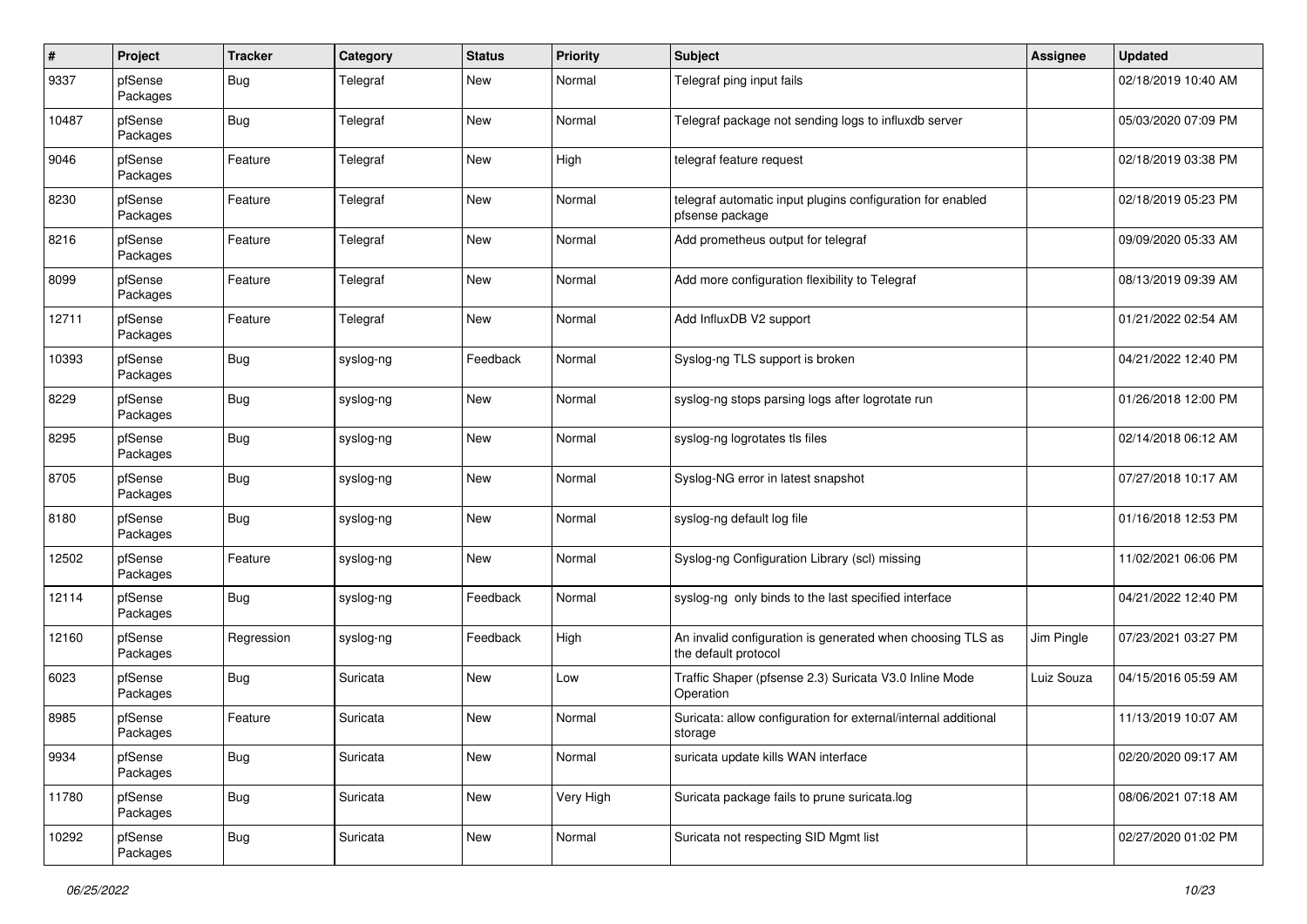| #     | Project             | <b>Tracker</b> | Category          | <b>Status</b> | <b>Priority</b> | Subject                                                                                    | Assignee     | <b>Updated</b>      |
|-------|---------------------|----------------|-------------------|---------------|-----------------|--------------------------------------------------------------------------------------------|--------------|---------------------|
| 12956 | pfSense<br>Packages | <b>Bug</b>     | Suricata          | Confirmed     | Normal          | suricata fails to use pcre in SID management (e.g.<br>dropsid.conf)                        |              | 04/05/2022 12:52 PM |
| 12899 | pfSense<br>Packages | Bug            | Suricata          | <b>New</b>    | Normal          | Suricata doesn't honor Pass List                                                           |              | 03/04/2022 01:22 PM |
| 7388  | pfSense<br>Packages | Bug            | Suricata          | <b>New</b>    | High            | Suricata does not property recognize MTU for PPPOE<br>interfaces                           |              | 03/15/2017 05:17 AM |
| 12322 | pfSense<br>Packages | Bug            | Suricata          | Feedback      | Normal          | Suricata creates invalid HOME NET entries                                                  | Viktor Gurov | 09/10/2021 11:42 AM |
| 12748 | pfSense<br>Packages | Feature        | Suricata          | <b>New</b>    | Normal          | Suricata blocked page timestamp breakout to it's own sortable<br>column                    |              | 02/01/2022 12:06 PM |
| 9852  | pfSense<br>Packages | Feature        | Suricata          | Feedback      | Normal          | show File-Store directory listing                                                          | Viktor Gurov | 08/20/2021 07:52 AM |
| 12643 | pfSense<br>Packages | Regression     | Suricata          | Feedback      | Normal          | Rule categories are cleared after clicking the save button on<br>the Global Settings page  |              | 12/30/2021 03:44 AM |
| 11525 | pfSense<br>Packages | Bug            | Suricata          | New           | Normal          | pfsense 2.5.0 release version for vlan issue to suricata                                   |              | 11/11/2021 08:16 AM |
| 12506 | pfSense<br>Packages | <b>Bug</b>     | Suricata          | Feedback      | Normal          | Only selected instance is restarted on suppress list change                                | Viktor Gurov | 12/01/2021 04:43 AM |
| 6964  | pfSense<br>Packages | Bug            | Suricata          | Feedback      | Normal          | Host OS Policy Assignment broken when using "Import" or<br>"Aliases" buttons               | Viktor Gurov | 08/20/2021 07:52 AM |
| 12292 | pfSense<br>Packages | Feature        | Suricata          | Feedback      | Normal          | GeoIP look on the Alerts, Blocked and Files pages                                          | Viktor Gurov | 08/23/2021 08:16 AM |
| 12909 | pfSense<br>Packages | Feature        | Suricata          | <b>New</b>    | Normal          | Convert Suricata GeoIP Lookup feature on ALERTS tab to use<br>local GeoIP2 database        | Viktor Gurov | 03/07/2022 08:28 AM |
| 11742 | pfSense<br>Packages | Bug            | Suricata          | New           | Normal          | Blocking / Unblocking is not working correctly.                                            |              | 09/01/2021 11:08 AM |
| 10472 | pfSense<br>Packages | Feature        | Suricata          | <b>New</b>    | Low             | Blocked host alert table break out by timestamp and type to<br>allow sorting by date       |              | 04/17/2020 12:46 PM |
| 12285 | pfSense<br>Packages | Feature        | Suricata          | In Progress   | Normal          | Add more EVE Logged Traffic protocols                                                      | Viktor Gurov | 08/20/2021 08:22 AM |
| 10466 | pfSense<br>Packages | Feature        | Suricata          | New           | Low             | Add checkbox to Suricata blocked host view to resolve all<br>resolvable IP's automatically |              | 02/02/2022 06:04 PM |
| 10872 | pfSense<br>Packages | Feature        | Suricata          | Feedback      | Normal          | Add adjustable notification for Severity Alert                                             | Viktor Gurov | 08/20/2021 07:52 AM |
| 11210 | pfSense<br>Packages | Feature        | Suricata          | Feedback      | Normal          | 3rd party rulesets                                                                         | Viktor Gurov | 11/24/2021 04:21 AM |
| 13261 | pfSense<br>Packages | <b>Bug</b>     | sudo              | Feedback      | Normal          | Input validation rejects empty "sudo" command list, but GUI<br>text says it can be empty   |              | 06/24/2022 02:50 PM |
| 11763 | pfSense<br>Packages | <b>Bug</b>     | Status Monitoring | New           | Normal          | Traffic graphs refresh issue                                                               |              | 05/03/2021 09:44 AM |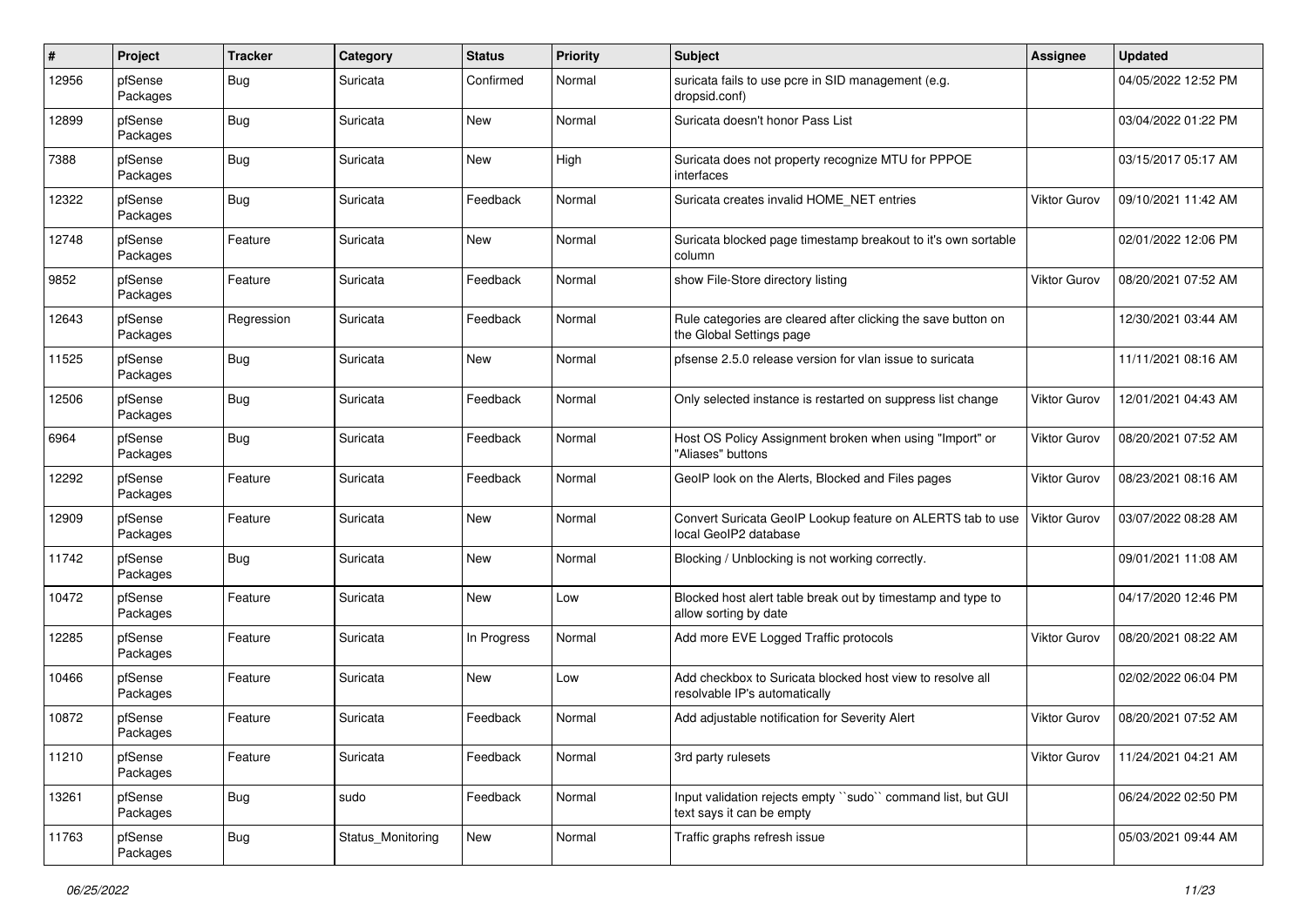| #     | Project             | <b>Tracker</b> | Category                     | <b>Status</b>                 | <b>Priority</b> | <b>Subject</b>                                                                                    | <b>Assignee</b>      | <b>Updated</b>                      |
|-------|---------------------|----------------|------------------------------|-------------------------------|-----------------|---------------------------------------------------------------------------------------------------|----------------------|-------------------------------------|
| 13160 | pfSense<br>Packages | Feature        | Status Monitoring            | <b>Pull Request</b><br>Review | Normal          | Option to sort monitoring graph views                                                             |                      | 05/13/2022 12:06 PM                 |
| 10601 | pfSense<br>Packages | <b>Bug</b>     | Status Monitoring            | <b>New</b>                    | Normal          | Dashboard->Traffic Graphs Scale is capped for outbound                                            |                      | 05/29/2020 10:13 AM                 |
| 10602 | pfSense<br>Packages | Bug            | Status Monitoring            | Confirmed                     | Normal          | Dashboard->Traffic Graphs bandwidth designations on hover<br>pop-ups                              |                      | 10/10/2020 11:59 AM                 |
| 9749  | pfSense<br>Packages | Feature        | Status Monitoring            | <b>New</b>                    | Normal          | 95th percentile missing for quality in monitoring                                                 |                      | 09/12/2019 10:39 AM                 |
| 11797 | pfSense<br>Packages | Bug            | <b>Status Traffic Totals</b> | <b>New</b>                    | Normal          | Traffic Totals lost upon reboot when using a ramdisk for /var<br>and /tmp                         |                      | John Cornwell   04/10/2021 06:27 PM |
| 6752  | pfSense<br>Packages | Todo           | <b>Status Traffic Totals</b> | <b>New</b>                    | Low             | <b>Traffic Totals Data Summary Graph</b>                                                          | <b>Jared Dillard</b> | 11/08/2017 08:58 AM                 |
| 7267  | pfSense<br>Packages | Bug            | <b>Status Traffic Totals</b> | <b>New</b>                    | Normal          | Status Traffic Totals - Stacked Bar - Scale not high enough                                       | <b>Jared Dillard</b> | 11/18/2020 07:38 AM                 |
| 10429 | pfSense<br>Packages | <b>Bug</b>     | <b>Status Traffic Totals</b> | <b>New</b>                    | Normal          | Status Traffic Total broken 2.4.5                                                                 | <b>Jared Dillard</b> | 02/27/2021 07:55 PM                 |
| 9537  | pfSense<br>Packages | <b>Bug</b>     | <b>Status Traffic Totals</b> | <b>New</b>                    | Normal          | One month offset in displayed data between time changes                                           | <b>Jared Dillard</b> | 05/01/2020 08:27 AM                 |
| 13141 | pfSense<br>Packages | Bug            | squidguard                   | <b>New</b>                    | Normal          | wrong page squidguard block                                                                       |                      | 05/09/2022 05:33 PM                 |
| 4928  | pfSense<br>Packages | Feature        | squidguard                   | <b>New</b>                    | Normal          | Surftool - New Package to turn squidguard groups(/acls) on or<br>off                              |                      | 08/13/2019 09:57 AM                 |
| 12491 | pfSense<br>Packages | Feature        | squidguard                   | <b>New</b>                    | Normal          | squidguard: allow multiple regex                                                                  |                      | 10/28/2021 03:30 PM                 |
| 8827  | pfSense<br>Packages | Bug            | squidguard                   | <b>New</b>                    | Normal          | Squidguard: ACL redirect modes 'redirect' and 'err page' send<br>unresolvable URLs to the client. | Viktor Gurov         | 12/21/2021 05:49 AM                 |
| 5751  | pfSense<br>Packages | Bug            | squidguard                   | <b>New</b>                    | Normal          | SquidGuard target categories not saved when long "Domain<br>List" is provided                     |                      | 01/10/2016 08:55 AM                 |
| 11434 | pfSense<br>Packages | <b>Bug</b>     | squidguard                   | Feedback                      | Normal          | SquidGuard over 1.16.18 11                                                                        |                      | 04/21/2022 12:40 PM                 |
| 10865 | pfSense<br>Packages | Feature        | squidguard                   | <b>New</b>                    | Normal          | squidGuard lacks options to send traffic action logs to syslog<br>server                          |                      | 09/05/2020 01:21 AM                 |
| 10994 | pfSense<br>Packages | Bug            | squidquard                   | <b>New</b>                    | Low             | SquidGuard Blacklists Restore Default button does not work                                        |                      | 10/20/2020 12:26 PM                 |
| 11784 | pfSense<br>Packages | Feature        | squidguard                   | New                           | Normal          | squidguard auto update blacklist option                                                           |                      | 04/06/2021 01:53 AM                 |
| 11738 | pfSense<br>Packages | Regression     | squidguard                   | Feedback                      | Normal          | SquidGuard 1.16.18_17 Not Filtering Blacklist No-Transparent<br>Mode                              | <b>Viktor Gurov</b>  | 12/21/2021 05:48 AM                 |
| 9286  | pfSense<br>Packages | <b>Bug</b>     | squidguard                   | New                           | Normal          | squidGuard - Unable to change IP for sgerror.php URL in<br>configuration                          |                      | 11/13/2019 10:07 AM                 |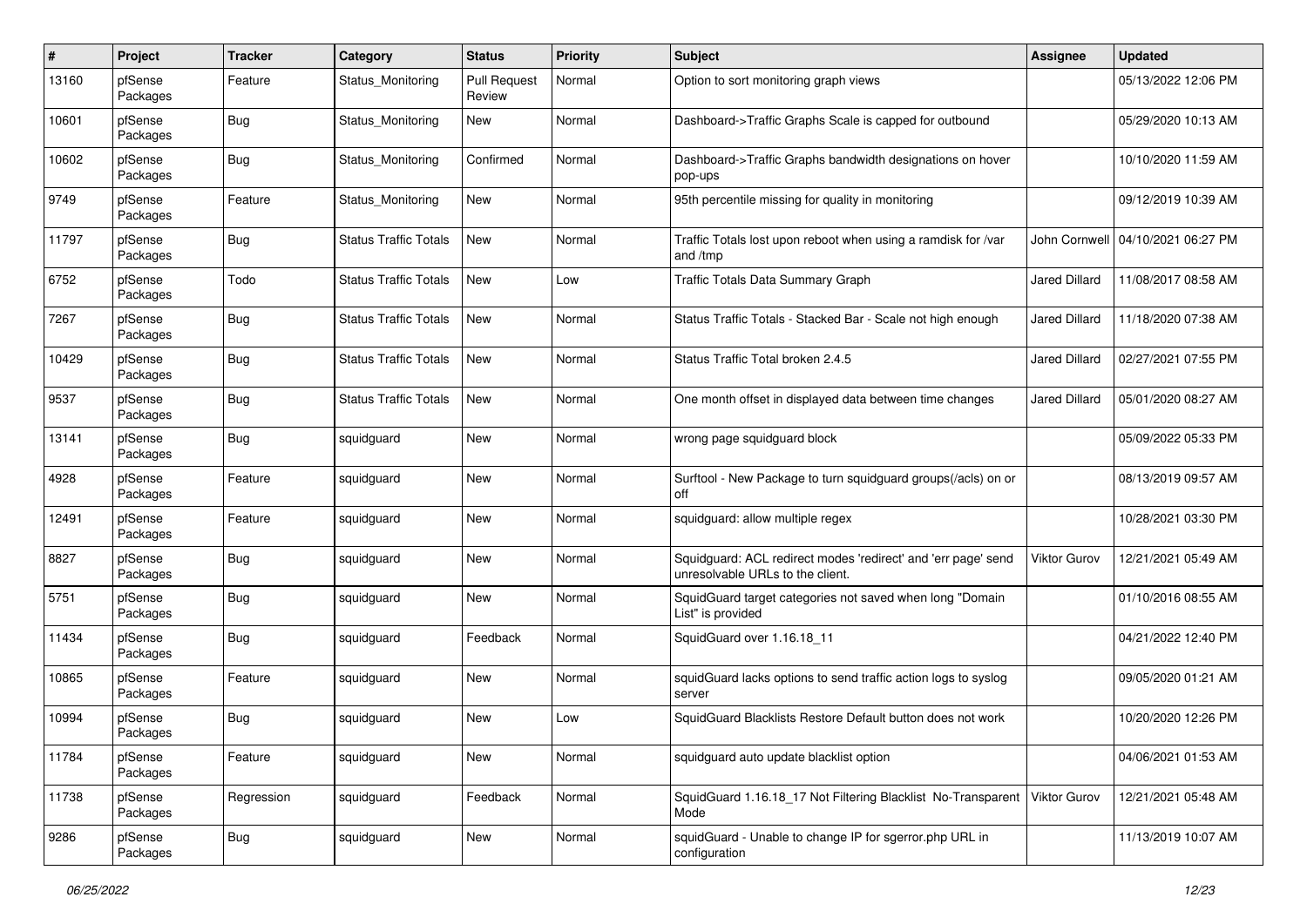| $\pmb{\#}$ | Project             | <b>Tracker</b> | Category   | <b>Status</b> | <b>Priority</b> | <b>Subject</b>                                                                                                                             | <b>Assignee</b>     | Updated             |
|------------|---------------------|----------------|------------|---------------|-----------------|--------------------------------------------------------------------------------------------------------------------------------------------|---------------------|---------------------|
| 9025       | pfSense<br>Packages | Bug            | squidguard | New           | Normal          | SquidGard + Target categories                                                                                                              |                     | 10/08/2018 01:00 AM |
| 12732      | pfSense<br>Packages | <b>Bug</b>     | squidguard | New           | High            | Squid https filtering squidguard acl target list - erratic behaviour                                                                       |                     | 01/26/2022 09:11 AM |
| 11248      | pfSense<br>Packages | Feature        | squidguard | Feedback      | Normal          | SafeSearch update                                                                                                                          | <b>Viktor Gurov</b> | 01/28/2021 10:01 AM |
| 6521       | pfSense<br>Packages | Bug            | squidguard | New           | Normal          | pfsense 2.3.1 squidguard -> Groups ACL -> Target Rules List<br>missing                                                                     |                     | 06/25/2016 10:49 PM |
| 6471       | pfSense<br>Packages | Bug            | squidguard | New           | Normal          | pfsense 2.3.1 squidguard -> common ACL -> Target Rules List<br>missing                                                                     |                     | 06/08/2016 06:22 PM |
| 8752       | pfSense<br>Packages | Bug            | squidguard | <b>New</b>    | Normal          | For SquidGuard in "Common ACL" menu "Target Rules List"<br>"access" option always stays with default value '---' for my<br>Target category |                     | 08/06/2018 05:53 AM |
| 4088       | pfSense<br>Packages | Bug            | squidguard | Feedback      | Normal          | Buggy squidgurd config file is created                                                                                                     | Viktor Gurov        | 01/28/2021 10:01 AM |
| 12520      | pfSense<br>Packages | Feature        | Squid      | <b>New</b>    | High            | [Squid] - Allow or Deny Mappings from IP/Host/GeoIP sources                                                                                |                     | 11/12/2021 02:13 PM |
| 7367       | pfSense<br>Packages | Feature        | Squid      | <b>New</b>    | Normal          | <b>Wizard for Squid</b>                                                                                                                    |                     | 03/14/2017 01:59 PM |
| 10608      | pfSense<br>Packages | Bug            | Squid      | Feedback      | Normal          | Update squid port to 4.11-p2                                                                                                               |                     | 03/02/2021 04:00 AM |
| 9568       | pfSense<br>Packages | Bug            | Squid      | New           | Normal          | UFSSwapDir::openLog: Failed to open swap log.                                                                                              |                     | 05/29/2019 09:18 PM |
| 6083       | pfSense<br>Packages | Bug            | Squid      | <b>New</b>    | Normal          | Suqid Realtime Monitor / Squid Cache Table not diplaying<br>correctly                                                                      |                     | 12/06/2016 07:25 AM |
| 12264      | pfSense<br>Packages | <b>Bug</b>     | Squid      | Feedback      | Low             | Stray <table> line in squid_monitor.php</table>                                                                                            | <b>Viktor Gurov</b> | 12/23/2021 10:53 AM |
| 10572      | pfSense<br>Packages | Bug            | Squid      | Feedback      | Normal          | STARTTLS option is ignored                                                                                                                 | <b>Viktor Gurov</b> | 04/22/2022 02:20 AM |
| 5646       | pfSense<br>Packages | Feature        | Squid      | New           | Normal          | Squid3 package Authentication Method: Kerberos/AD                                                                                          |                     | 02/18/2019 05:34 PM |
| 10450      | pfSense<br>Packages | <b>Bug</b>     | Squid      | Feedback      | Normal          | Squid reverse proxy switching peers                                                                                                        | <b>Viktor Gurov</b> | 04/22/2022 02:21 AM |
| 9762       | pfSense<br>Packages | Feature        | Squid      | Feedback      | Normal          | Squid Reverse Proxy Change redir domain(s) to use regex                                                                                    |                     | 04/21/2022 12:40 PM |
| 7797       | pfSense<br>Packages | Bug            | Squid      | Feedback      | Normal          | Squid Reverse Proxy alternating between destinations                                                                                       |                     | 04/21/2022 12:40 PM |
| 11200      | pfSense<br>Packages | Feature        | Squid      | <b>New</b>    | Normal          | Squid reverse proxy + multiple ssl certificates                                                                                            |                     | 12/31/2020 03:50 AM |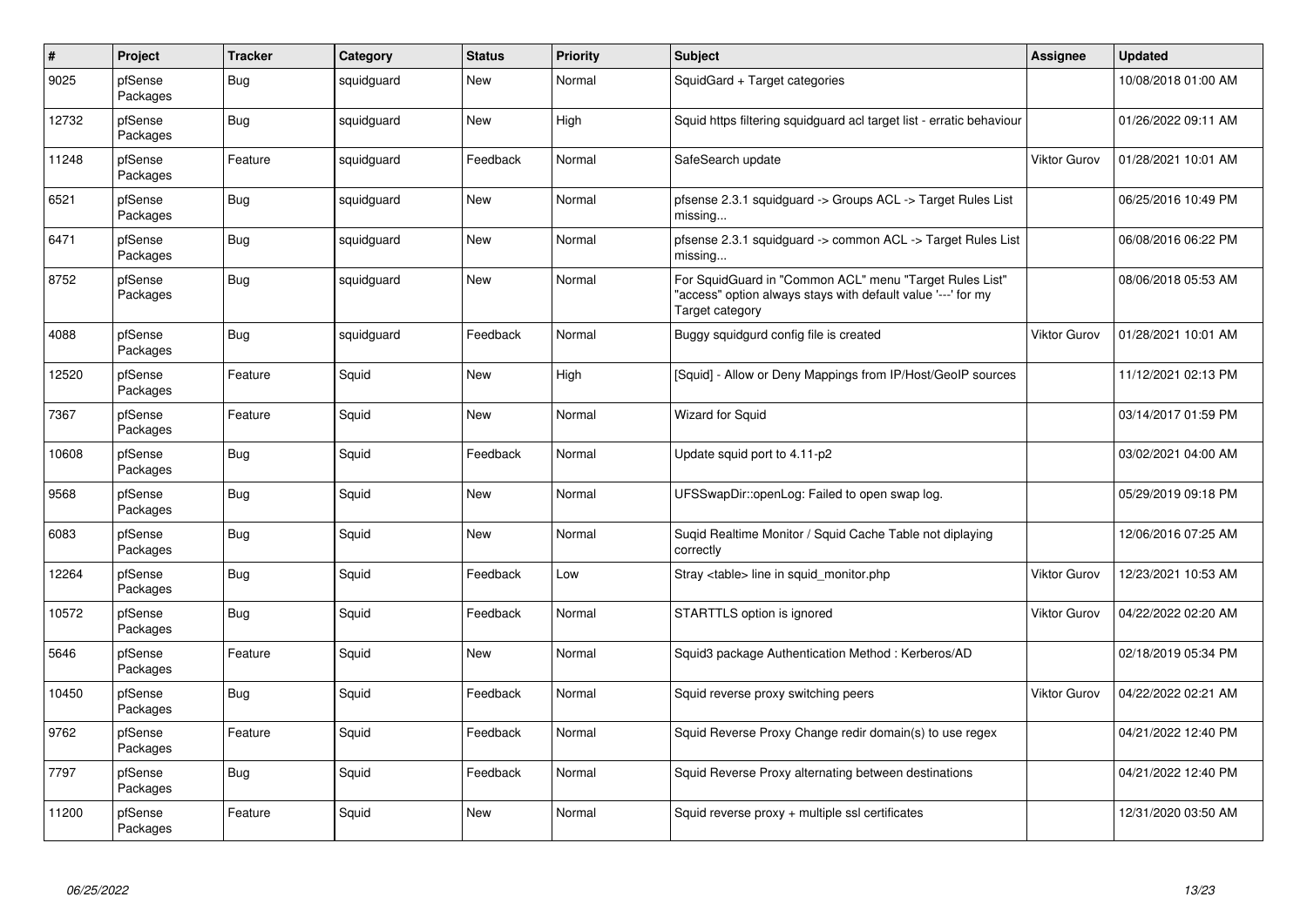| $\#$  | Project             | <b>Tracker</b> | Category  | <b>Status</b>                 | <b>Priority</b> | <b>Subject</b>                                                                                                                          | <b>Assignee</b>     | <b>Updated</b>      |
|-------|---------------------|----------------|-----------|-------------------------------|-----------------|-----------------------------------------------------------------------------------------------------------------------------------------|---------------------|---------------------|
| 9774  | pfSense<br>Packages | Feature        | Squid     | New                           | Normal          | Squid logs / remote logs                                                                                                                |                     | 04/17/2020 06:18 AM |
| 10541 | pfSense<br>Packages | Feature        | Squid     | Feedback                      | Normal          | Squid failover and load balancing                                                                                                       | <b>Viktor Gurov</b> | 01/14/2021 07:34 AM |
| 12717 | pfSense<br>Packages | Todo           | Squid     | <b>New</b>                    | Normal          | Squid 5.x Branch                                                                                                                        |                     | 01/25/2022 06:24 PM |
| 9700  | pfSense<br>Packages | Feature        | Squid     | Feedback                      | Normal          | Secure Squid HTTPS Proxy                                                                                                                |                     | 01/25/2022 06:39 PM |
| 7954  | pfSense<br>Packages | <b>Bug</b>     | Squid     | Confirmed                     | Normal          | Package upgrade/reinstall gets stuck on deinstall if the<br>package-provided service is not running                                     |                     | 10/18/2017 12:04 PM |
| 11848 | pfSense<br>Packages | <b>Bug</b>     | Squid     | <b>New</b>                    | Normal          | Issue with squid cache download speed                                                                                                   |                     | 04/23/2021 09:30 PM |
| 6789  | pfSense<br>Packages | Feature        | Squid     | <b>New</b>                    | Normal          | disgest Idap auth                                                                                                                       |                     | 08/13/2019 09:57 AM |
| 13073 | pfSense<br>Packages | Bug            | Squid     | <b>New</b>                    | Normal          | ClamAV - clamd dies with high CPU load and thus the C-ICAP<br>of squid-reverse proxy causes http:500 errors                             |                     | 04/19/2022 05:38 AM |
| 9012  | pfSense<br>Packages | <b>Bug</b>     | Squid     | New                           | Very Low        | Captive Portal authentication in Squid Proxy Server does not<br>work                                                                    |                     | 10/12/2019 05:06 AM |
| 1620  | pfSense<br>Packages | <b>Bug</b>     | Squid     | <b>New</b>                    | Normal          | Can't use transparent proxy when using bridge.                                                                                          |                     | 10/07/2021 04:19 AM |
| 9982  | pfSense<br>Packages | Feature        | Squid     | Feedback                      | Normal          | basic Idap auth TLS connection                                                                                                          | <b>Viktor Gurov</b> | 04/22/2022 02:21 AM |
| 7691  | pfSense<br>Packages | Feature        | Squid     | New                           | Normal          | Allow for custom icap services for squid                                                                                                |                     | 08/24/2017 03:16 AM |
| 9721  | pfSense<br>Packages | Feature        | Squid     | Feedback                      | Normal          | add squidclient -h 127.0.0.1 mgr:info output to Diagnostics /<br>Squid and status.php                                                   | <b>Viktor Gurov</b> | 04/22/2022 02:21 AM |
| 10436 | pfSense<br>Packages | <b>Bug</b>     | softflowd | <b>New</b>                    | Normal          | softflowd no longer sends flow data after upgrade ( $v0.9.9$ 1 -><br>v1.0.0                                                             |                     | 06/07/2022 12:25 AM |
| 12845 | pfSense<br>Packages | <b>Bug</b>     | softflowd | New                           | Normal          | softflowd wrong vlan tag                                                                                                                |                     | 02/21/2022 10:40 AM |
| 9486  | pfSense<br>Packages | Bug            | softflowd | New                           | Very Low        | ifindex values used for softflowd are incorrect                                                                                         |                     | 08/14/2019 02:30 PM |
| 12507 | pfSense<br>Packages | <b>Bug</b>     | softflowd | <b>Pull Request</b><br>Review | Normal          | Add support for bi-directional flows in softflowd                                                                                       |                     | 11/11/2021 03:53 AM |
| 12683 | pfSense<br>Packages | Bug            | Snort     | Feedback                      | Normal          | snort get vpns list() does not include OpenVPN CSO                                                                                      | <b>Viktor Gurov</b> | 02/15/2022 10:47 AM |
| 13095 | pfSense<br>Packages | Bug            | Snort     | Feedback                      | Normal          | Snort VRT change in Shared Object Rules path name results<br>in failure to extract and update Snort Shared Object Rules<br>when enabled | <b>Bill Meeks</b>   | 04/25/2022 12:22 PM |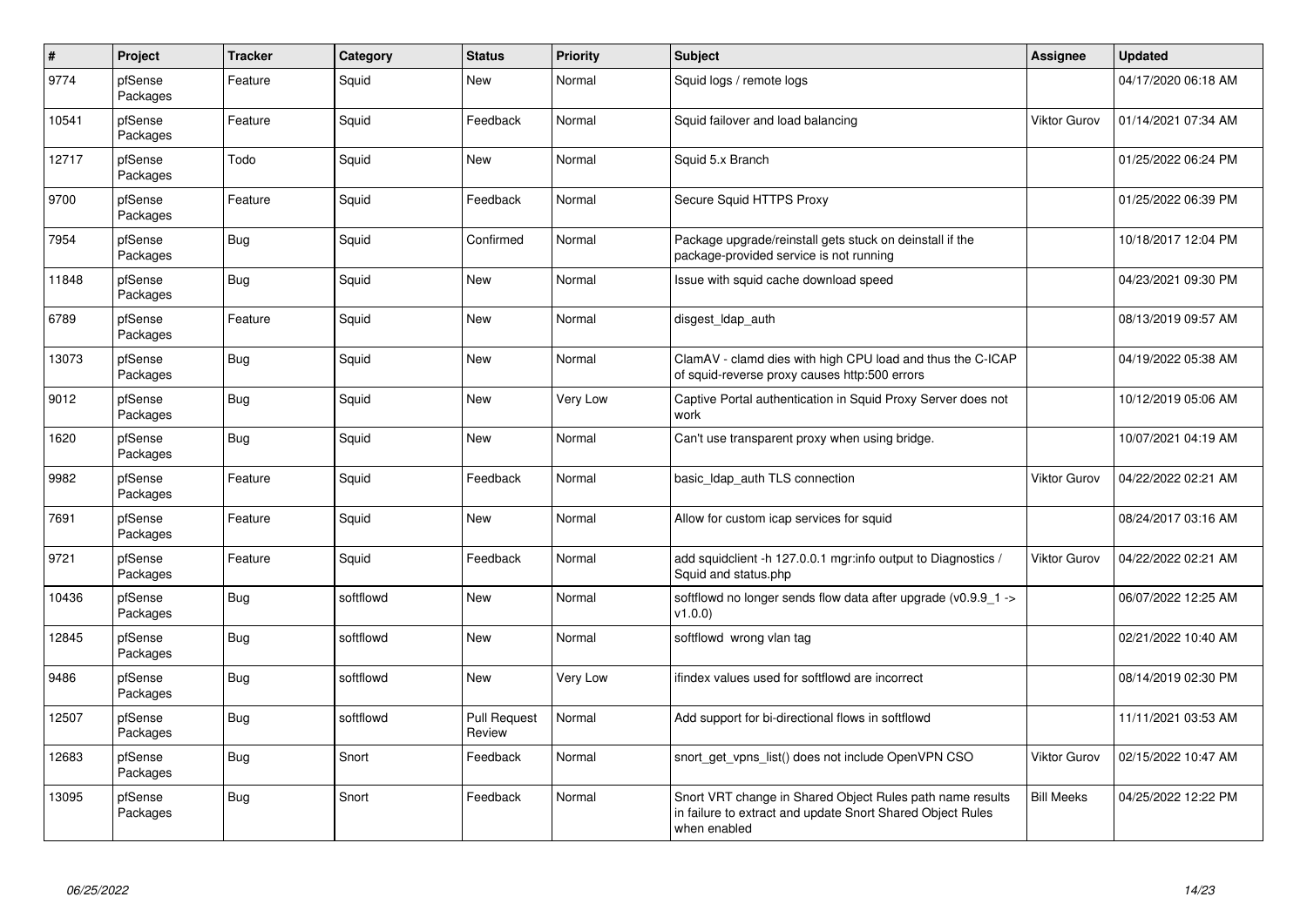| $\pmb{\#}$ | Project             | <b>Tracker</b> | Category         | <b>Status</b>                 | <b>Priority</b> | Subject                                                                                                                                                | Assignee             | <b>Updated</b>      |
|------------|---------------------|----------------|------------------|-------------------------------|-----------------|--------------------------------------------------------------------------------------------------------------------------------------------------------|----------------------|---------------------|
| 12979      | pfSense<br>Packages | <b>Bug</b>     | Snort            | <b>Pull Request</b><br>Review | High            | Snort Rules Update Process Using Deprecated FreeBSD<br><b>Subdirectory Name</b>                                                                        | <b>Bill Meeks</b>    | 03/24/2022 09:02 AM |
| 9895       | pfSense<br>Packages | Bug            | Snort            | <b>New</b>                    | Normal          | snort reinstallation failed                                                                                                                            |                      | 06/23/2021 08:01 AM |
| 6988       | pfSense<br>Packages | <b>Bug</b>     | Snort            | <b>New</b>                    | High            | SNORT Package PHP memory error                                                                                                                         |                      | 06/28/2018 10:00 PM |
| 7414       | pfSense<br>Packages | Feature        | Snort            | <b>New</b>                    | Normal          | snort needs automated refresh on ip change                                                                                                             |                      | 08/20/2019 08:55 AM |
| 7535       | pfSense<br>Packages | Feature        | Snort            | <b>New</b>                    | Normal          | Snort messages filling System / General. Should have its own<br>log.                                                                                   |                      | 02/18/2019 05:29 PM |
| 10606      | pfSense<br>Packages | Bug            | Snort            | New                           | Normal          | Snort Inline stopped working after upgrade to FreeBSD 12.1<br>(network traffic blocked after heavy load randomly)                                      |                      | 05/28/2020 10:06 AM |
| 9289       | pfSense<br>Packages | Feature        | Snort            | New                           | Normal          | Snort enable react                                                                                                                                     |                      | 03/16/2019 09:04 PM |
| 6831       | pfSense<br>Packages | Feature        | Snort            | New                           | Normal          | Snort does not support aliases containing FQDN                                                                                                         |                      | 07/11/2020 12:51 PM |
| 11579      | pfSense<br>Packages | Feature        | Snort            | <b>New</b>                    | Normal          | Snort alerts or blocks trigger notifications                                                                                                           |                      | 03/01/2021 03:26 AM |
| 10989      | pfSense<br>Packages | <b>Bug</b>     | Snort            | <b>New</b>                    | Low             | Snort alert page has hidden characters in IPv6 address                                                                                                 |                      | 10/17/2020 04:06 PM |
| 13096      | pfSense<br>Packages | Feature        | Snort            | Feedback                      | Normal          | Improve robustness of Snort Rules Update Log size limitation<br>logic                                                                                  | <b>Bill Meeks</b>    | 04/25/2022 12:22 PM |
| 11479      | pfSense<br>Packages | Bug            | snmptt           | <b>New</b>                    | Normal          | snmptt 1.4.2 does not work in daemon mode                                                                                                              |                      | 02/20/2021 04:37 PM |
| 5922       | pfSense             | Feature        | <b>SNMP</b>      | New                           | Normal          | SNMP - enable SNMP v3 functionality                                                                                                                    | Viktor Gurov         | 03/02/2022 02:40 PM |
| 4298       | pfSense             | <b>Bug</b>     | <b>SNMP</b>      | Assigned                      | Very Low        | Excessive errors from snmpd                                                                                                                            | Luiz Souza           | 09/13/2020 08:21 AM |
| 11786      | pfSense             | Bug            | <b>Services</b>  | <b>New</b>                    | Normal          | SSH incomplete setup and startup fail while recovering XML<br>backup in a fresh install of pfSense 2.5.0                                               |                      | 04/17/2021 01:36 PM |
| 6186       | pfSense             | Bug            | <b>Services</b>  | <b>New</b>                    | Normal          | race conditions in service startup                                                                                                                     |                      | 04/21/2022 12:39 PM |
| 11490      | pfSense<br>Packages | Bug            | Service Watchdog | New                           | Very Low        | Service Watchdog - Impacts Reboots and Package Updates                                                                                                 |                      | 02/22/2021 12:07 PM |
| 6026       | pfSense             | Bug            | Rules / NAT      | <b>New</b>                    | Low             | webinterface, firewall rules, wrapping of columns or visible<br>(horizontal) scrollbar needed when contents doesnt fit                                 | <b>Jared Dillard</b> | 08/20/2019 03:40 PM |
| 10446      | pfSense             | Feature        | Rules / NAT      | New                           | Very Low        | VIP address is not shown in firewall rules                                                                                                             |                      | 06/09/2022 02:07 PM |
| 8385       | pfSense             | Feature        | Rules / NAT      | New                           | Normal          | Utilize IP addresses from successfully authenticated OpenVPN<br>endpoints to Update Firewall Rules                                                     |                      | 07/19/2018 03:07 PM |
| 6799       | pfSense             | Bug            | Rules / NAT      | New                           | Normal          | Using NOT (!) with interface subnet macros results unexpected<br>traffic passing when multiple subnets are included in the macro<br>(i.e. VIP subnets) |                      | 02/07/2022 02:18 PM |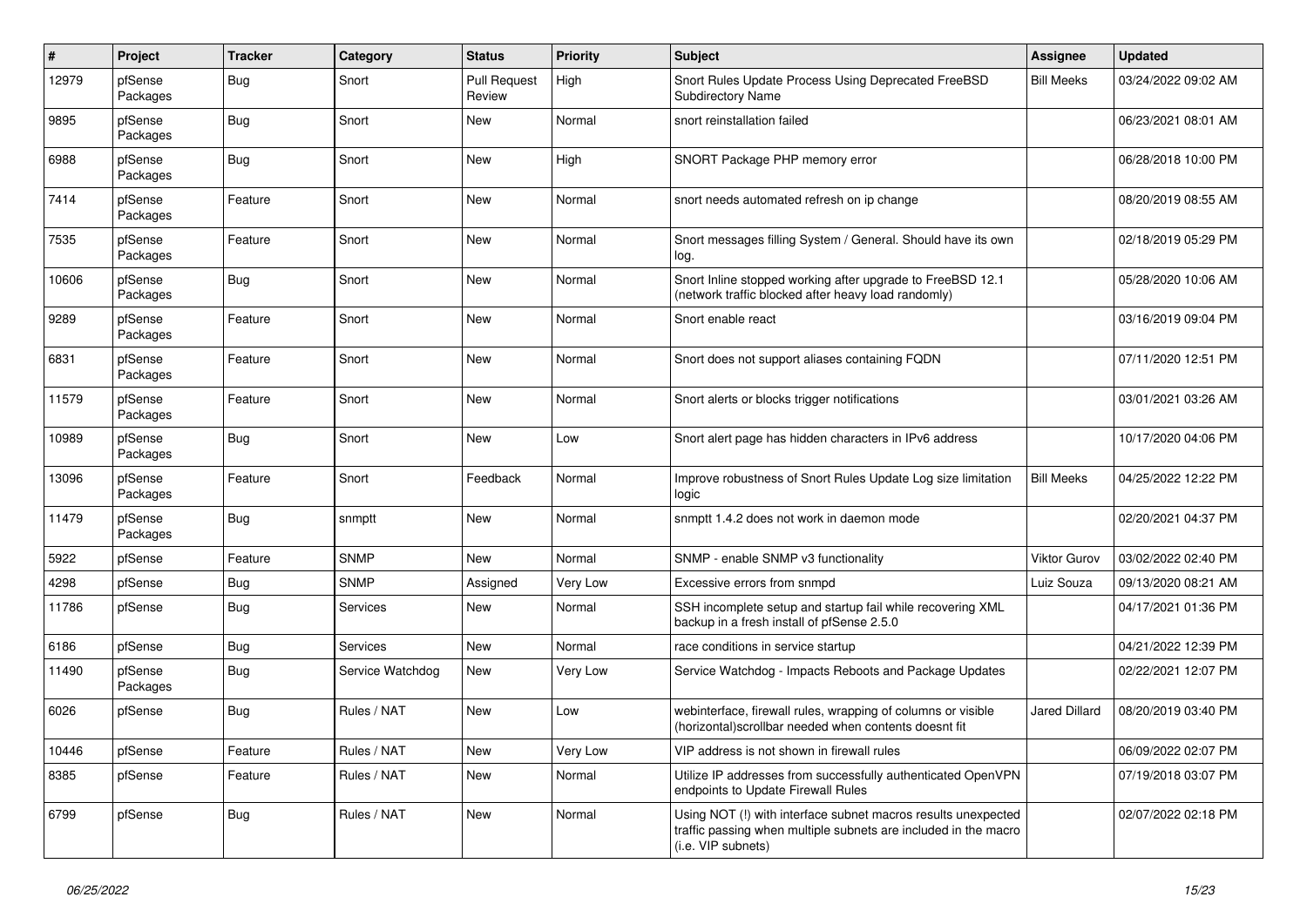| $\vert$ # | Project | <b>Tracker</b> | Category    | <b>Status</b> | <b>Priority</b> | <b>Subject</b>                                                                                                                  | Assignee             | <b>Updated</b>      |
|-----------|---------|----------------|-------------|---------------|-----------------|---------------------------------------------------------------------------------------------------------------------------------|----------------------|---------------------|
| 11262     | pfSense | Feature        | Rules / NAT | New           | Normal          | Time Based Rules - selects all days in the current month                                                                        |                      | 04/27/2021 12:32 PM |
| 5791      | pfSense | <b>Bug</b>     | Rules / NAT | Confirmed     | Normal          | tftp-proxy functionality is easilly broken by unrelated rules                                                                   |                      | 07/10/2016 12:24 AM |
| 8820      | pfSense | <b>Bug</b>     | Rules / NAT | New           | Low             | System/Advanced/Misc - "Do not kill connections when<br>schedule expires" UN-checked still leaves existing connections<br>open. |                      | 07/28/2020 10:59 AM |
| 1937      | pfSense | Feature        | Rules / NAT | <b>New</b>    | Normal          | Support for rule groupings                                                                                                      |                      | 08/20/2019 12:42 PM |
| 10726     | pfSense | <b>Bug</b>     | Rules / NAT | New           | Normal          | Sticky-connections option is bugged - sticky-address cannot be<br>redefined                                                     |                      | 11/12/2020 10:12 AM |
| 1813      | pfSense | <b>Bug</b>     | Rules / NAT | Confirmed     | Normal          | Static routes on WAN interfaces overridden by route-to for<br>firewall-initiated traffic                                        |                      | 11/09/2016 02:06 PM |
| 10513     | pfSense | Bug            | Rules / NAT | New           | Normal          | State issues with policy routing and HA failover                                                                                |                      | 04/21/2022 12:39 PM |
| 7260      | pfSense | Feature        | Rules / NAT | New           | Normal          | Source OS / p0f Database Missing Modern Operating Systems                                                                       |                      | 04/18/2020 02:25 AM |
| 9167      | pfSense | <b>Bug</b>     | Rules / NAT | New           | Normal          | Some Important ICMPv6 Traffic Not Allowed by Default Rules                                                                      |                      | 08/14/2019 01:00 PM |
| 2049      | pfSense | Feature        | Rules / NAT | New           | Normal          | Show Auto Generated Rules and Use them to turn features<br>on/off when applicable                                               |                      | 08/20/2019 03:37 PM |
| 9887      | pfSense | Bug            | Rules / NAT | <b>New</b>    | Low             | Rule separator positions change when deleting multiple rules                                                                    |                      | 05/10/2022 03:11 PM |
| 2676      | pfSense | Feature        | Rules / NAT | New           | Normal          | Reply-to option in firewall rule                                                                                                |                      | 05/05/2017 03:15 PM |
| 10312     | pfSense | Feature        | Rules / NAT | New           | Low             | Reordering of NAT rules without dragging                                                                                        |                      | 03/03/2020 07:28 AM |
| 6207      | pfSense | Feature        | Rules / NAT | New           | Normal          | Please, add "THIS_IF broadcast" Macro for use in firewall rules                                                                 |                      | 08/21/2019 11:01 AM |
| 7781      | pfSense | Feature        | Rules / NAT | New           | Normal          | Please Enable Rule Separators on Manual Outbound NAT                                                                            |                      | 08/21/2019 09:07 AM |
| 8576      | pfSense | <b>Bug</b>     | Rules / NAT | Feedback      | Low             | pfSense stops passing traffic after some time when using<br>Outbound NAT pool w/ Sticky Address                                 |                      | 10/28/2021 01:47 PM |
| 12888     | pfSense | <b>Bug</b>     | Rules / NAT | New           | Normal          | pfSense sends un-NATed packets during OpenVPN startup                                                                           |                      | 03/01/2022 03:13 PM |
| 1683      | pfSense | Feature        | Rules / NAT | <b>New</b>    | Normal          | PF scrub min-ttl option                                                                                                         |                      | 09/23/2020 01:52 AM |
| 5075      | pfSense | Bug            | Rules / NAT | Confirmed     | Normal          | pf errors that don't return a line number on first line don't file<br>notice                                                    |                      | 09/01/2015 06:42 PM |
| 1947      | pfSense | Feature        | Rules / NAT | New           | Normal          | Option to kill all states when creating a block rule                                                                            |                      | 08/20/2019 01:09 PM |
| 7799      | pfSense | Feature        | Rules / NAT | New           | Normal          | Make an ajax call to toggle logging by clicking on the logging<br>icon next to a rule                                           |                      | 08/13/2019 09:40 AM |
| 3288      | pfSense | Feature        | Rules / NAT | New           | Normal          | Macros for Interface Networks on Outbound NAT rule Source<br>drop-down                                                          |                      | 08/21/2019 11:02 AM |
| 2965      | pfSense | Feature        | Rules / NAT | New           | Normal          | Mac Firewalling                                                                                                                 |                      | 04/24/2013 12:02 PM |
| 10892     | pfSense | <b>Bug</b>     | Rules / NAT | New           | Low             | Large number of VLAN/LANs make floating rules are to read                                                                       | <b>Jared Dillard</b> | 02/01/2021 03:29 PM |
| 11556     | pfSense | Bug            | Rules / NAT | New           | Normal          | Kill all states associated with a NAT address                                                                                   |                      | 03/19/2021 10:29 AM |
| 12421     | pfSense | Bug            | Rules / NAT | New           | Normal          | IPV6 limiter bug                                                                                                                |                      | 10/02/2021 08:44 AM |
| 8599      | pfSense | Feature        | Rules / NAT | New           | Very Low        | IPv6 flow labels                                                                                                                |                      | 07/16/2018 07:36 AM |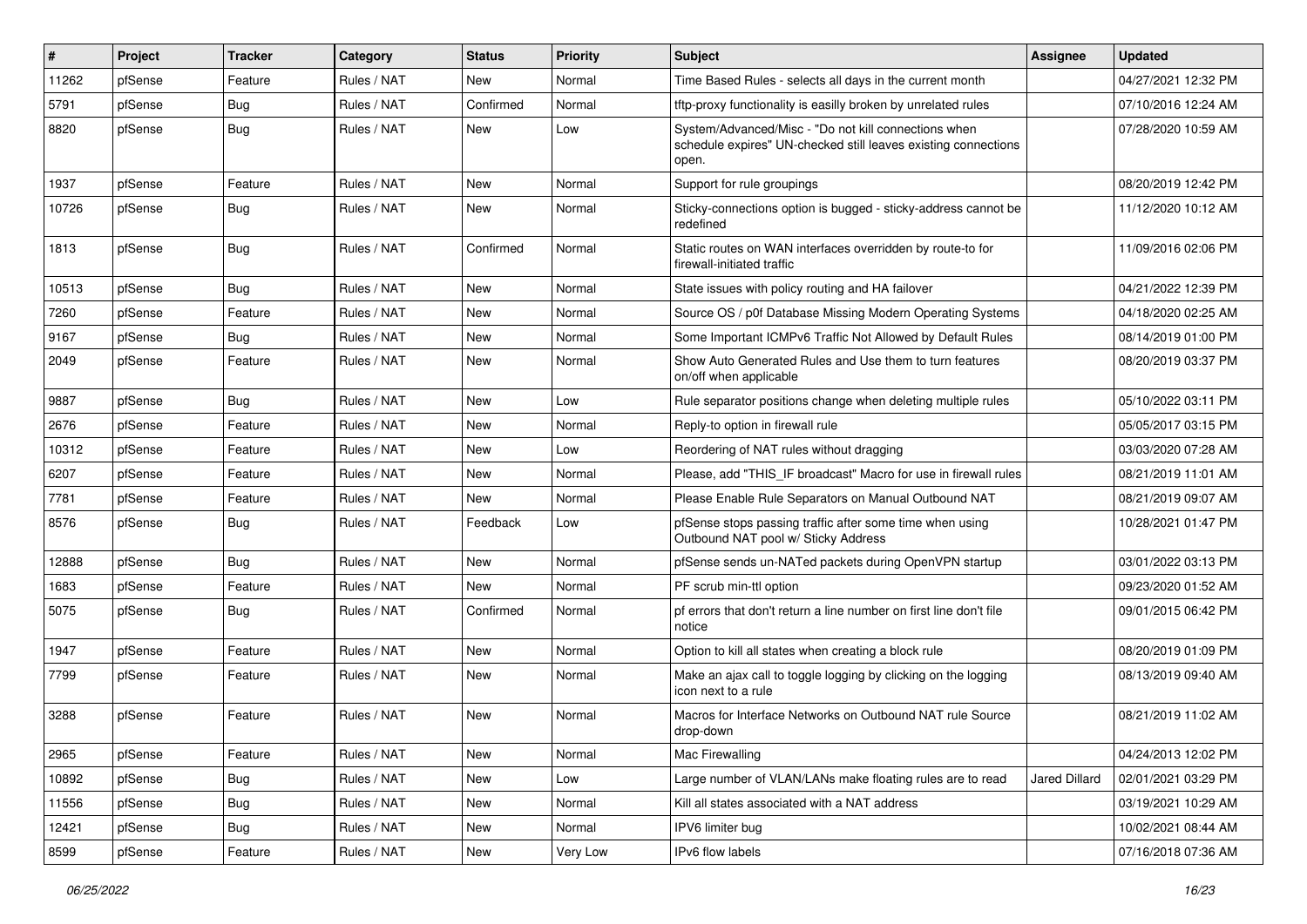| ∦     | Project | <b>Tracker</b> | Category    | <b>Status</b>                 | <b>Priority</b> | <b>Subject</b>                                                                                                                         | <b>Assignee</b> | <b>Updated</b>      |
|-------|---------|----------------|-------------|-------------------------------|-----------------|----------------------------------------------------------------------------------------------------------------------------------------|-----------------|---------------------|
| 701   | pfSense | Feature        | Rules / NAT | New                           | Normal          | Interface groups with NAT                                                                                                              |                 | 05/11/2018 10:12 PM |
| 11717 | pfSense | <b>Bug</b>     | Rules / NAT | New                           | Normal          | Incorrect port forwarding rules if Destination port alias is not<br>equal to Redirect target port alias                                |                 | 03/22/2021 06:06 AM |
| 10952 | pfSense | Bug            | Rules / NAT | New                           | Low             | Inconsistency in Subnet Defaults Between Firewall Rules and<br>Interface Address Assignments                                           |                 | 10/09/2020 12:50 PM |
| 9035  | pfSense | <b>Bug</b>     | Rules / NAT | <b>New</b>                    | Normal          | Inactive Interfaces are Hidden in Firewall Rules                                                                                       |                 | 08/14/2019 12:39 PM |
| 5091  | pfSense | <b>Bug</b>     | Rules / NAT | Confirmed                     | Very Low        | In rule creation destination ports fields (from and to) are too<br>small to read ports aliases names                                   |                 | 01/07/2020 07:48 AM |
| 6539  | pfSense | Feature        | Rules / NAT | New                           | Normal          | ICMPv6 filtering requires multiple rules - no range support                                                                            |                 | 08/13/2019 01:23 PM |
| 12720 | pfSense | <b>Bug</b>     | Rules / NAT | <b>Pull Request</b><br>Review | Normal          | Hide the "tag" field on non-floating tabs                                                                                              | Viktor Gurov    | 01/24/2022 03:11 PM |
| 6627  | pfSense | <b>Bug</b>     | Rules / NAT | New                           | Normal          | floating tab match rules ignore quick action so should be<br>removed                                                                   |                 | 07/18/2016 02:15 PM |
| 13046 | pfSense | <b>Bug</b>     | Rules / NAT | New                           | Normal          | Floating rule applied to IPv6 interface with a SLAAC DHCPv6<br>gateway reports error on boot                                           |                 | 04/11/2022 09:50 AM |
| 7373  | pfSense | Bug            | Rules / NAT | <b>New</b>                    | Normal          | Firewall schedules GUI needs to be redone from scratch                                                                                 |                 | 08/21/2019 08:56 AM |
| 13144 | pfSense | <b>Bug</b>     | Rules / NAT | New                           | Very Low        | Firewall rule entries can get out of sync when entries are<br>deleted while other administrators are editing entries<br>simultaneously |                 | 05/10/2022 07:26 AM |
| 8316  | pfSense | Feature        | Rules / NAT | New                           | Low             | expiration date when creating new rules                                                                                                |                 | 08/21/2019 09:11 AM |
| 3793  | pfSense | Feature        | Rules / NAT | New                           | Normal          | Enable external authentication support for rules                                                                                       |                 | 08/05/2014 01:09 PM |
| 7085  | pfSense | Feature        | Rules / NAT | New                           | Normal          | <b>Edit Firewall Rules Seperator</b>                                                                                                   |                 | 09/10/2017 09:15 AM |
| 13240 | pfSense | <b>Bug</b>     | Rules / NAT | <b>New</b>                    | Normal          | Dynamic NPt entry UI has a couple quirks                                                                                               |                 | 06/02/2022 09:32 PM |
| 7551  | pfSense | <b>Bug</b>     | Rules / NAT | <b>New</b>                    | Normal          | Dynamic IPsec endpoints not added to rule set after WAN<br>down/up                                                                     |                 | 05/16/2017 02:26 PM |
| 2367  | pfSense | Bug            | Rules / NAT | New                           | Normal          | display negate rules in firewall_rules.php and evaluate when<br>added                                                                  |                 | 05/07/2012 06:11 PM |
| 4707  | pfSense | Feature        | Rules / NAT | New                           | Normal          | Can't override block port 0 rules in filter.inc                                                                                        |                 | 08/13/2019 12:53 PM |
| 1935  | pfSense | Feature        | Rules / NAT | New                           | Normal          | Allow rule with max-src-conn-* options to make conditional use<br>of "overload <virusprot>"</virusprot>                                |                 | 10/07/2011 09:31 AM |
| 371   | pfSense | Feature        | Rules / NAT | New                           | Normal          | Allow moving of bogon and RFC 1918 rules                                                                                               |                 | 02/06/2016 04:53 AM |
| 4165  | pfSense | Feature        | Rules / NAT | New                           | Low             | Allow for security zones when defining interfaces and firewall<br>rules.                                                               |                 | 02/06/2016 04:35 AM |
| 6776  | pfSense | Feature        | Rules / NAT | New                           | Normal          | Allow disabling of "filter rule association" by default                                                                                |                 | 08/17/2021 10:56 AM |
| 9591  | pfSense | Feature        | Rules / NAT | New                           | Normal          | Add under firewall rules a search box                                                                                                  |                 | 08/14/2019 02:39 PM |
| 7181  | pfSense | Feature        | Rules / NAT | New                           | Low             | Add Top and Add Bottom on Seperator                                                                                                    |                 | 08/21/2019 08:55 AM |
| 12676 | pfSense | Feature        | Rules / NAT | New                           | Normal          | Add the Tagged option on the Port Forward rules edit page                                                                              |                 | 01/11/2022 05:52 AM |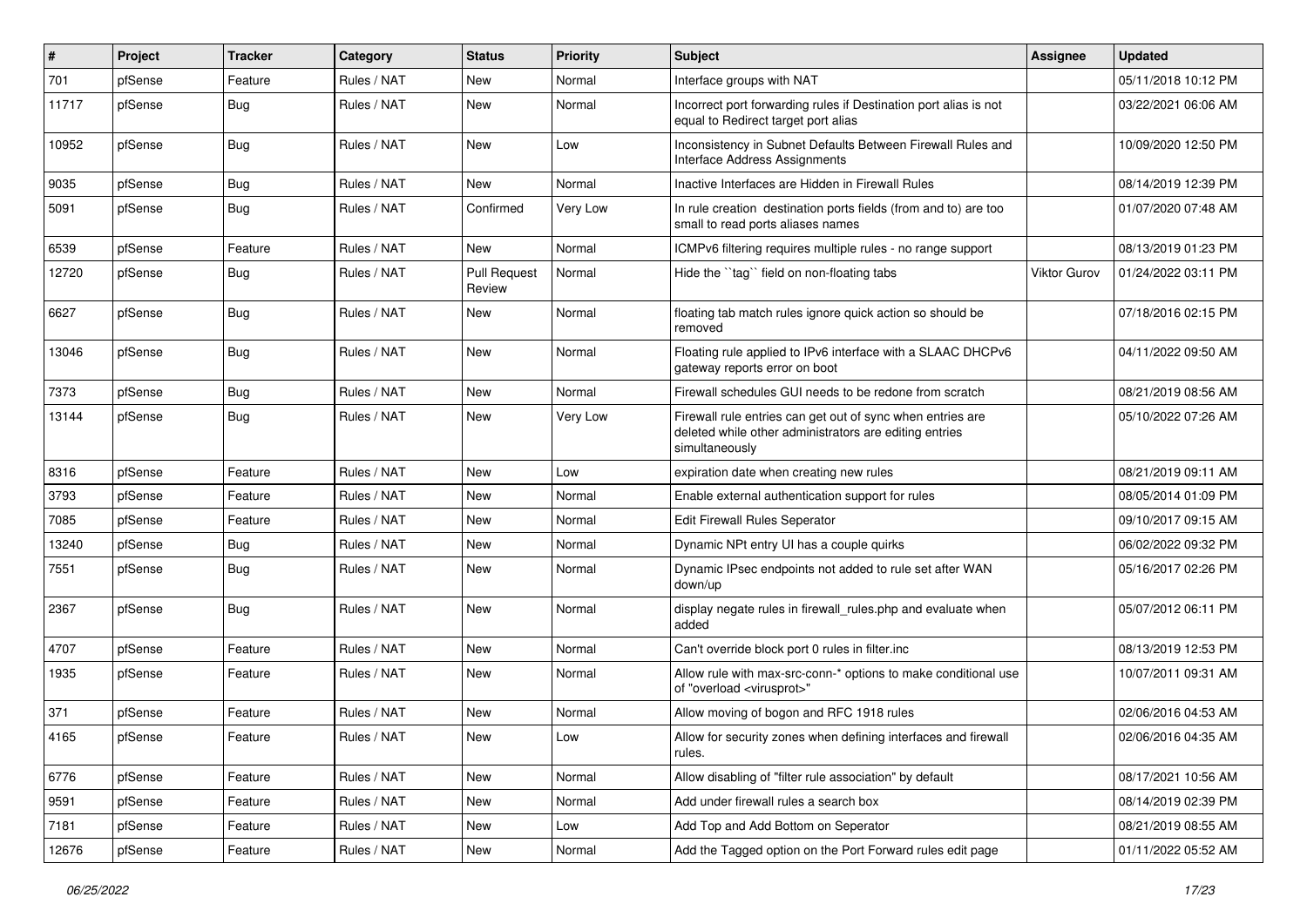| $\sharp$ | Project             | Tracker     | Category           | <b>Status</b> | <b>Priority</b> | <b>Subject</b>                                                                                                 | <b>Assignee</b> | <b>Updated</b>      |
|----------|---------------------|-------------|--------------------|---------------|-----------------|----------------------------------------------------------------------------------------------------------------|-----------------|---------------------|
| 7922     | pfSense             | Feature     | Rules / NAT        | <b>New</b>    | Normal          | Add the option to select the ISP IPv6 Delegated Prefix as a<br>destination in firewall rules                   |                 | 10/10/2017 06:36 PM |
| 13058    | pfSense             | Todo        | Rules / NAT        | <b>New</b>    | Normal          | Add static routes and directly connected networks back to<br>policy route negation rules                       |                 | 04/13/2022 08:05 AM |
| 4997     | pfSense             | Feature     | Rules / NAT        | <b>New</b>    | Normal          | Add setting option to choose default log action for new firewall<br>rules                                      |                 | 08/20/2019 03:29 PM |
| 2771     | pfSense             | Feature     | Rules / NAT        | <b>New</b>    | Normal          | Add packet tracing simulator                                                                                   |                 | 08/13/2019 12:24 PM |
| 1136     | pfSense             | Feature     | Rules / NAT        | <b>New</b>    | Normal          | Add logic to automatically avoid route-to for static route<br>networks                                         |                 | 10/09/2018 05:11 AM |
| 12370    | pfSense             | Feature     | Rules / NAT        | <b>New</b>    | Low             | Add limiters to Queue column on firewall rule list                                                             |                 | 09/14/2021 07:37 AM |
| 746      | pfSense             | Feature     | Rules / NAT        | <b>New</b>    | Normal          | Add interface group to source/dest drop downs                                                                  |                 | 07/19/2010 05:10 PM |
| 12190    | pfSense             | Feature     | Rules / NAT        | <b>New</b>    | Normal          | Add ability to reference ipv6 prefix in firewall rules and aliases                                             |                 | 08/05/2021 01:47 PM |
| 7761     | pfSense             | Feature     | Rules / NAT        | <b>New</b>    | Normal          | Add a way to match on IPv6 proto=0 (hop-by-hop header<br>extension)                                            |                 | 08/13/2019 03:49 PM |
| 96       | pfSense             | Feature     | Rules / NAT        | <b>New</b>    | Normal          | Add "All local networks" to source and destination drop down<br>boxen in firewall rules                        |                 | 02/06/2016 04:53 AM |
| 12665    | pfSense             | Feature     | Rules / NAT        | <b>New</b>    | Normal          | Ability to add custom pf rules from the GUI                                                                    |                 | 01/07/2022 09:30 AM |
| 11548    | pfSense             | <b>Bug</b>  | Rules / NAT        | New           | Normal          | "rule expands to no valid combination" error from port forward<br>automatic rule mixing IPv4 and IPv6 elements |                 | 02/27/2021 03:18 PM |
| 10712    | pfSense             | <b>Bug</b>  | Rules / NAT        | <b>New</b>    | Normal          | "default allow LAN IPv6 to any" rule does not work right after<br>boot when using IPv6 PD                      |                 | 06/30/2020 12:17 AM |
| 2358     | pfSense             | Feature     | Rules / NAT        | <b>New</b>    | Normal          | NAT64 Support                                                                                                  |                 | 04/16/2022 06:52 PM |
| 12865    | pfSense<br>Packages | Todo        | <b>RRD Summary</b> | Feedback      | Normal          | <b>RRD Summary improvements</b>                                                                                | Viktor Gurov    | 03/04/2022 12:20 PM |
| 12338    | pfSense<br>Packages | <b>Bug</b>  | <b>RRD Summary</b> | <b>New</b>    | Normal          | RRD Summary does not report data on 3100                                                                       |                 | 04/15/2022 02:54 PM |
| 1186     | pfSense             | <b>Bug</b>  | <b>RRD Graphs</b>  | Confirmed     | Normal          | When in pure routing mode the rrd graphs are blank                                                             |                 | 09/16/2015 04:31 PM |
| 4292     | pfSense             | Feature     | <b>RRD Graphs</b>  | <b>New</b>    | Normal          | Show 95th Percentile for IPv6 Traffic in RRD Graphs                                                            |                 | 01/25/2015 02:24 PM |
| 2138     | pfSense             | Bug         | <b>RRD Graphs</b>  | <b>New</b>    | Normal          | RRD Wireless graph broken in BSS mode                                                                          |                 | 02/06/2016 04:59 AM |
| 9698     | pfSense             | <b>Bug</b>  | RRD Graphs         | New           | Normal          | Monitoring graphs do not retain state after auto-refresh                                                       |                 | 08/26/2019 02:09 AM |
| 7314     | pfSense             | <b>Bug</b>  | <b>RRD Graphs</b>  | <b>New</b>    | Low             | Discrepancy in ntp monitoring view                                                                             |                 | 02/24/2017 08:37 PM |
| 5307     | pfSense             | Feature     | <b>RRD Graphs</b>  | New           | Low             | Add logarithmic scale option to RRD graphs                                                                     |                 | 10/14/2015 07:37 AM |
| 13223    | pfSense Docs        | New Content | Routing / Gateways | Feedback      | Normal          | Document new gateway state killing behavior                                                                    | Jim Pingle      | 05/27/2022 01:59 PM |
| 4796     | pfSense             | Feature     | Routing            | New           | Normal          | Support Multiple FIBs in pfSense                                                                               | Luiz Souza      | 09/22/2017 12:12 AM |
| 13297    | pfSense             | Feature     | Routing            | New           | Normal          | Support for Gateway Groups as Static Route destinations                                                        |                 | 06/24/2022 07:41 AM |
| 8066     | pfSense             | <b>Bug</b>  | Routing            | New           | Normal          | Static routes not applied when they go out a interface using<br>carp                                           |                 | 11/08/2017 02:04 AM |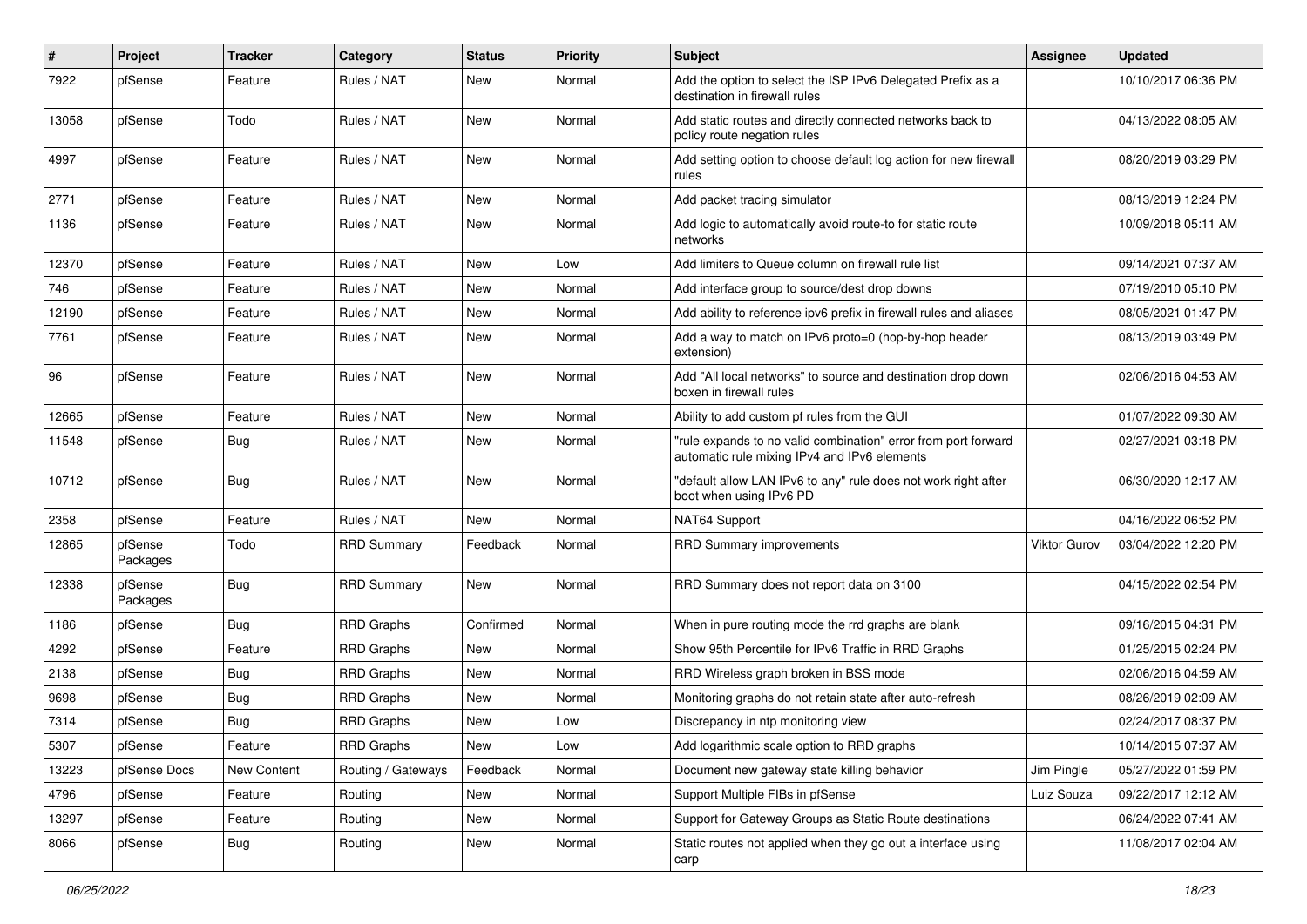| ∦     | Project             | <b>Tracker</b> | Category              | <b>Status</b> | <b>Priority</b> | <b>Subject</b>                                                                                                                      | Assignee             | <b>Updated</b>      |
|-------|---------------------|----------------|-----------------------|---------------|-----------------|-------------------------------------------------------------------------------------------------------------------------------------|----------------------|---------------------|
| 11296 | pfSense             | <b>Bug</b>     | Routing               | New           | Normal          | Static route targets may still reachable via default route when<br>the gateway they should route through is down                    | <b>Viktor Gurov</b>  | 05/10/2022 03:12 PM |
| 7352  | pfSense             | Bug            | Routing               | <b>New</b>    | Normal          | pfSense IPv6 static route is dumped after a WAN flap                                                                                |                      | 01/20/2022 09:35 AM |
| 12950 | pfSense             | Bug            | Routing               | New           | Normal          | OpenVPN as default gateway does not get set at boot time                                                                            |                      | 04/09/2022 05:46 PM |
| 12535 | pfSense             | Documentation  | Routing               | New           | Normal          | Negate Rules function does not match the description                                                                                |                      | 11/19/2021 02:03 PM |
| 1521  | pfSense             | Todo           | Routing               | New           | Normal          | Investigate FreeBSD route metric support for future versions                                                                        |                      | 05/12/2011 11:28 AM |
| 9544  | pfSense             | Feature        | Routing               | <b>New</b>    | Normal          | Enable RADIX MPATH                                                                                                                  |                      | 04/21/2022 12:39 PM |
| 12850 | pfSense             | <b>Bug</b>     | Routing               | New           | Low             | Console error during boot: "route: route has not been found"                                                                        |                      | 02/22/2022 08:27 AM |
| 10924 | pfSense Docs        | Correction     | Recipes               | New           | Normal          | Feedback on Virtualization - Virtualizing pfSense with<br>VMware vSphere / ESXi                                                     | Jim Pingle           | 09/23/2020 03:46 PM |
| 9608  | pfSense Docs        | Correction     | Recipes               | New           | Low             | Feedback on Virtualization - Virtualizing pfSense with<br>Hyper-V                                                                   | Jim Pingle           | 03/06/2021 04:29 PM |
| 9374  | pfSense Docs        | Correction     | Recipes               | <b>New</b>    | Normal          | Feedback on Virtualization - Virtualizing pfSense with<br>Hyper-V                                                                   | Jim Pingle           | 09/23/2020 02:40 PM |
| 11195 | pfSense Docs        | Correction     | Recipes               | New           | Normal          | Feedback on pfSense Configuration Recipes - Accessing a<br>CPE/Modem from Inside the Firewall                                       | Jim Pingle           | 12/30/2020 01:13 PM |
| 12179 | pfSense<br>Packages | Feature        | qemu-guest-agent      | <b>New</b>    | Normal          | QEMU package                                                                                                                        |                      | 07/30/2021 08:02 AM |
| 11871 | pfSense Docs        | Correction     | Products              | New           | Normal          | SG-2100 must be manually power cycled after installation                                                                            |                      | 10/07/2021 02:19 PM |
| 11608 | pfSense Docs        | New Content    | Products              | New           | Normal          | Interfaces order of XG-7100 Quad-Port 10GbE Fiber SFP+<br><b>Installation Kit</b>                                                   |                      | 03/03/2021 07:14 AM |
| 11172 | pfSense Docs        | New Content    | Products              | New           | Normal          | Interfaces order of 10 Gigabit Quad-Port SFP+ Intel®<br>X710BM2 Card                                                                |                      | 12/18/2020 01:28 PM |
| 13236 | pfSense Docs        | Todo           | Products              | <b>New</b>    | Normal          | Document link speed limitations with igc and ix on 6100/4100                                                                        |                      | 05/31/2022 05:53 PM |
| 11223 | pfSense Docs        | Correction     | Products              | New           | Normal          | Azure Marketplace links are invalid                                                                                                 | <b>Jared Dillard</b> | 02/03/2021 10:36 AM |
| 9310  | pfSense Docs        | Correction     | Products              | New           | Normal          | Appliances with internal switch need the MAC Address section<br>of their Getting Started guides updated                             | Jim Pingle           | 09/23/2020 10:24 AM |
| 12162 | pfSense Docs        | Todo           | Products              | New           | Normal          | Add "usb reset" as possible solution for non-booting flash<br>drives on the SG-1100                                                 |                      | 10/07/2021 02:19 PM |
| 1833  | pfSense             | Feature        | PPTP                  | New           | Normal          | PPTP type WAN IPv6 support                                                                                                          |                      | 08/20/2019 10:12 AM |
| 9633  | pfSense             | Feature        | <b>PPPoE Server</b>   | New           | Normal          | PPPoE/L2TP Server Status Page                                                                                                       |                      | 10/09/2021 12:05 PM |
| 1826  | pfSense             | Feature        | PPPoE Server          | New           | Normal          | PPPoE server IPv6 support                                                                                                           |                      | 03/25/2022 04:25 PM |
| 12436 | pfSense             | Bug            | PPPoE Server          | New           | Normal          | Pppoe server config gui does not allow setting of chap<br>authentication, and sets the network start address for<br>allocation to 0 |                      | 10/21/2021 08:15 AM |
| 9295  | pfSense             | Bug            | PPPoE Server          | New           | Very High       | IPv6 PD does not work with PPPOE (Server & Client)                                                                                  |                      | 05/15/2022 10:53 AM |
| 9617  | pfSense             | Feature        | <b>PPP</b> Interfaces | New           | Normal          | PPPoE Static IP Configuration in GUI                                                                                                |                      | 10/15/2021 08:52 PM |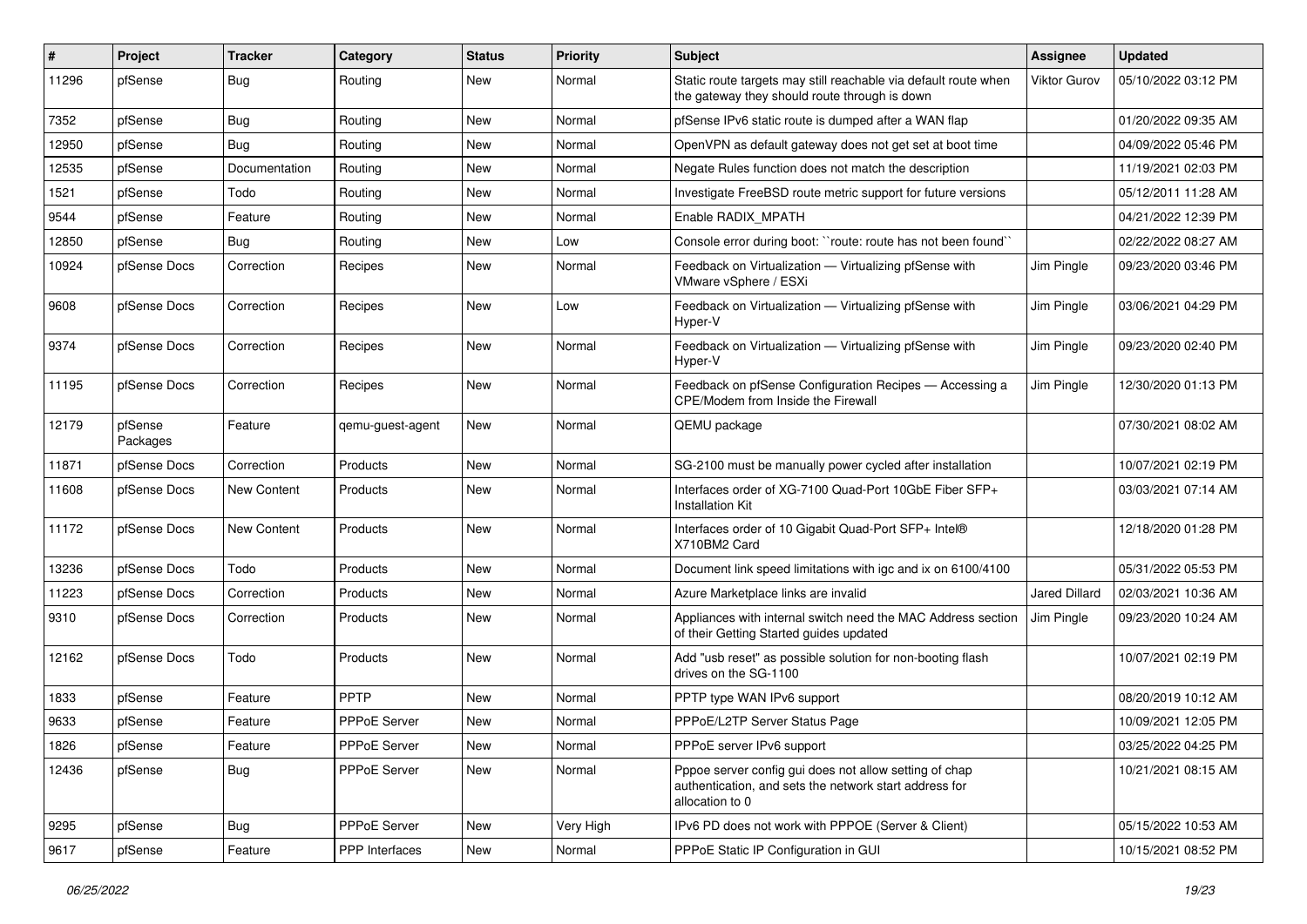| $\vert$ # | Project             | <b>Tracker</b> | Category              | <b>Status</b> | <b>Priority</b> | Subject                                                                                                            | Assignee     | <b>Updated</b>      |
|-----------|---------------------|----------------|-----------------------|---------------|-----------------|--------------------------------------------------------------------------------------------------------------------|--------------|---------------------|
| 8078      | pfSense             | Feature        | PPP Interfaces        | <b>New</b>    | Normal          | PPPoE Reconnect Wait Time                                                                                          |              | 11/09/2017 05:13 PM |
| 8512      | pfSense             | Bug            | <b>PPP</b> Interfaces | <b>New</b>    | Normal          | PPPoE reconnect fails after interface flap                                                                         |              | 08/20/2019 10:06 AM |
| 9192      | pfSense             | Bug            | PPP Interfaces        | <b>New</b>    | Normal          | PPPoE daemon selects wrong interface                                                                               |              | 08/20/2019 10:05 AM |
| 895       | pfSense             | Feature        | <b>PPP</b> Interfaces | <b>New</b>    | Very Low        | PPP subsystem MPPE/MPPC support                                                                                    |              | 09/10/2019 04:24 PM |
| 6255      | pfSense             | Bug            | PPP Interfaces        | Confirmed     | Low             | PPP Country/Provider/Plan configuration not saved                                                                  |              | 04/25/2016 07:15 PM |
| 8804      | pfSense             | <b>Bug</b>     | <b>PPP</b> Interfaces | <b>New</b>    | Normal          | Netgate SG-1000 PPPoE Keepalives not prioritized, internet<br>drops                                                |              | 08/20/2019 10:06 AM |
| 3162      | pfSense             | Feature        | <b>PPP</b> Interfaces | <b>New</b>    | Low             | <b>MLPPP Status of connections</b>                                                                                 |              | 08/20/2019 10:20 AM |
| 3326      | pfSense             | Bug            | PPP Interfaces        | <b>New</b>    | Normal          | IPv6 only PPPoE connection                                                                                         |              | 11/18/2013 09:37 AM |
| 2443      | pfSense             | Feature        | <b>PPP</b> Interfaces | <b>New</b>    | Normal          | Automatically start 3G usb interfaces upon plugin                                                                  |              | 05/20/2012 05:37 PM |
| 3552      | pfSense             | Feature        | PPP Interfaces        | <b>New</b>    | Normal          | Allow configuring link keep-alive value in PPP                                                                     |              | 05/14/2014 10:26 AM |
| 5253      | pfSense             | <b>Bug</b>     | PPP Interfaces        | <b>New</b>    | Normal          | 3gstats.php 100% CPU                                                                                               |              | 01/08/2022 05:02 PM |
| 10791     | pfSense<br>Packages | <b>Bug</b>     | PIMD                  | <b>New</b>    | Normal          | Valid (vlan)interfaces do not get vif reporting "Invalid phyint<br>address"                                        |              | 10/06/2020 09:20 AM |
| 12907     | pfSense<br>Packages | <b>Bug</b>     | <b>PIMD</b>           | Feedback      | Normal          | PIMD: Nonexistent interfaces should be hidden/disabled in<br>pimd.conf before bringing up the service              |              | 03/07/2022 03:51 PM |
| 12538     | pfSense<br>Packages | <b>Bug</b>     | <b>PIMD</b>           | <b>New</b>    | Normal          | PIMD sub-interface bug                                                                                             |              | 11/20/2021 09:44 PM |
| 10692     | pfSense<br>Packages | Bug            | PIMD                  | Feedback      | Normal          | PIMD starts twice at boot                                                                                          |              | 04/21/2022 12:40 PM |
| 10909     | pfSense<br>Packages | Feature        | PIMD                  | <b>New</b>    | Normal          | #define MAXVIFS 32 to 64                                                                                           |              | 04/21/2022 12:39 PM |
| 9999      | pfSense<br>Packages | Bug            | pfBlockerNG           | <b>New</b>    | Normal          | unbound fatal error if System Domain in DNSBL and System<br>Domain Local Zone Type is Redirect                     |              | 12/25/2019 08:10 AM |
| 13018     | pfSense<br>Packages | Bug            | pfBlockerNG           | <b>New</b>    | Normal          | TLD and DNSBL Safesearch DOH conflict disables TLD block<br>when conflicting DOH FQDN is deselected or whitelisted |              | 04/01/2022 05:59 PM |
| 13207     | pfSense<br>Packages | Feature        | pfBlockerNG           | <b>New</b>    | Normal          | The feed column on the Alerts page is confusing                                                                    |              | 05/24/2022 04:56 AM |
| 9707      | pfSense<br>Packages | Bug            | pfBlockerNG           | <b>New</b>    | Normal          | Some networks already existing in deny Feeds are not stopped<br>even if existing in custom deny list               |              | 08/28/2019 10:03 AM |
| 13179     | pfSense<br>Packages | Feature        | pfBlockerNG           | <b>New</b>    | High            | Search based on CIDR                                                                                               |              | 05/17/2022 09:45 AM |
| 11155     | pfSense<br>Packages | Feature        | pfBlockerNG           | Feedback      | Normal          | SafeSearch AAAA                                                                                                    | Viktor Gurov | 02/05/2021 04:54 AM |
| 10188     | pfSense<br>Packages | <b>Bug</b>     | pfBlockerNG           | New           | Normal          | Reputation tab is not working                                                                                      |              | 01/24/2020 10:06 AM |
| 13196     | pfSense<br>Packages | Feature        | pfBlockerNG           | New           | Normal          | remove NoVirusThanks feed                                                                                          |              | 05/23/2022 06:05 AM |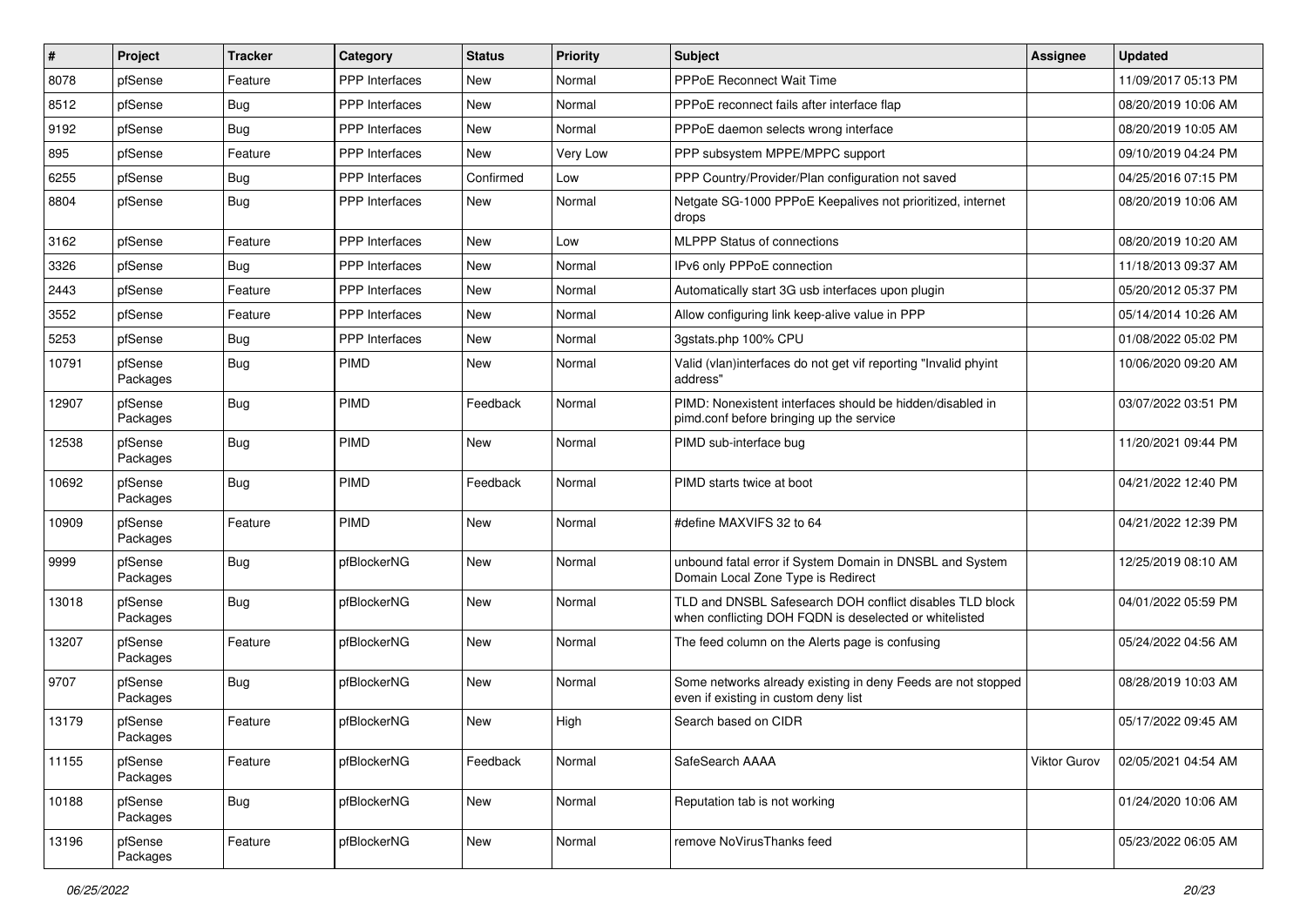| $\pmb{\#}$ | Project             | <b>Tracker</b> | Category    | <b>Status</b> | <b>Priority</b> | <b>Subject</b>                                                                                                         | <b>Assignee</b>     | <b>Updated</b>      |
|------------|---------------------|----------------|-------------|---------------|-----------------|------------------------------------------------------------------------------------------------------------------------|---------------------|---------------------|
| 12351      | pfSense<br>Packages | Todo           | pfBlockerNG | Feedback      | Normal          | Remove non-functional feeds                                                                                            | Viktor Gurov        | 02/04/2022 02:29 PM |
| 13194      | pfSense<br>Packages | Bug            | pfBlockerNG | <b>New</b>    | Normal          | Remove dead Malc0de feed                                                                                               |                     | 05/23/2022 05:16 AM |
| 13197      | pfSense<br>Packages | Feature        | pfBlockerNG | <b>New</b>    | Normal          | Put a Single donation link and a proper patreon lin in the<br>pfBlocker Support Banner / Widget                        |                     | 05/23/2022 05:35 AM |
| 11040      | pfSense<br>Packages | Bug            | pfBlockerNG | <b>New</b>    | Normal          | pfb_filter core faults when clearing firewall log                                                                      |                     | 11/07/2020 01:44 PM |
| 11260      | pfSense<br>Packages | Feature        | pfBlockerNG | <b>New</b>    | Normal          | pfBlockerNG: predefined ASN groups for Google, Facebook,<br>Apple, etc with useful selections                          |                     | 01/18/2021 03:46 PM |
| 10590      | pfSense<br>Packages | Bug            | pfBlockerNG | <b>New</b>    | Normal          | pfBlockerNG: Invalid argument supplied for foreach()                                                                   |                     | 05/26/2020 08:22 AM |
| 10278      | pfSense<br>Packages | <b>Bug</b>     | pfBlockerNG | <b>New</b>    | Normal          | pfBlockerNG: Formatting issue on DNSBL stats page                                                                      |                     | 02/24/2020 01:36 PM |
| 9724       | pfSense<br>Packages | Bug            | pfBlockerNG | <b>New</b>    | High            | pfblockerng-firewall-filter-service-will-not-start                                                                     |                     | 09/05/2019 06:32 AM |
| 10253      | pfSense<br>Packages | Bug            | pfBlockerNG | <b>New</b>    | Normal          | pfblockerng-devel uses user interface for VIP causing issues<br>with other services                                    |                     | 02/11/2020 09:17 AM |
| 12916      | pfSense<br>Packages | Bug            | pfBlockerNG | <b>New</b>    | Normal          | pfBlockerNG-devel cron job does not trigger xmlrpc sync                                                                | <b>Viktor Gurov</b> | 04/11/2022 12:55 PM |
| 12918      | pfSense<br>Packages | Feature        | pfBlockerNG | <b>New</b>    | Normal          | pfBlockerNG-devel changes from xmlrpc sync do not take<br>effect immediately                                           |                     | 03/07/2022 02:29 PM |
| 10252      | pfSense<br>Packages | Bug            | pfBlockerNG | <b>New</b>    | High            | pfblockerng-devel                                                                                                      |                     | 02/11/2020 05:18 PM |
| 11209      | pfSense<br>Packages | Feature        | pfBlockerNG | <b>New</b>    | Normal          | pfBlockerNG soft blocking                                                                                              |                     | 01/01/2021 02:07 PM |
| 12932      | pfSense<br>Packages | Feature        | pfBlockerNG | <b>New</b>    | High            | pfblockerng per user whitelist                                                                                         |                     | 03/11/2022 11:08 AM |
| 13156      | pfSense<br>Packages | Regression     | pfBlockerNG | <b>New</b>    | Normal          | pfBlockerNG IP block stats do not work                                                                                 |                     | 06/13/2022 08:16 PM |
| 9662       | pfSense<br>Packages | Bug            | pfBlockerNG | <b>New</b>    | Normal          | PfblockerNG do not update after pfsense reboot and wait for<br>next cron task                                          |                     | 08/20/2019 09:00 AM |
| 12330      | pfSense<br>Packages | Bug            | pfBlockerNG | Feedback      | Normal          | pfBlockerNG devel creating invalid NAT rules on boot                                                                   |                     | 04/21/2022 12:40 PM |
| 10164      | pfSense<br>Packages | <b>Bug</b>     | pfBlockerNG | <b>New</b>    | Normal          | pfBlockerNG dashboard widget position is not maintained<br>when updating                                               |                     | 01/06/2020 10:06 AM |
| 11261      | pfSense<br>Packages | <b>Bug</b>     | pfBlockerNG | New           | Normal          | pfBlockerNG ASN numbers in IPv4 (/IPv6) Custom List<br>generate error(s) "Invalid numeric literal at line 1, column 7" |                     | 01/28/2021 08:34 AM |
| 12706      | pfSense<br>Packages | <b>Bug</b>     | pfBlockerNG | Feedback      | Normal          | pfBlockerNG and unbound does not work after switching /var<br>to RAM disk                                              | <b>Viktor Gurov</b> | 03/24/2022 10:47 AM |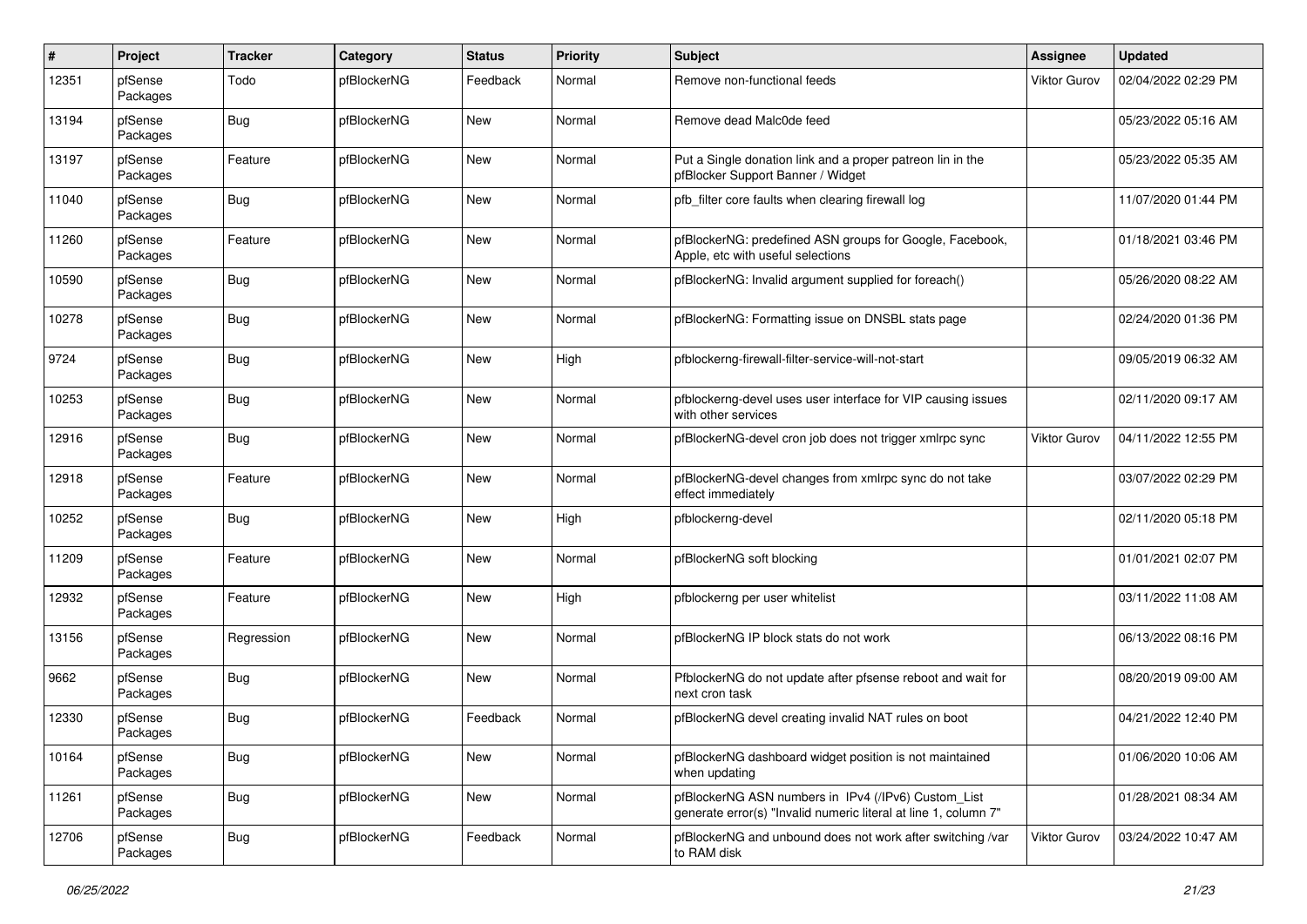| $\pmb{\#}$ | Project             | <b>Tracker</b> | Category    | <b>Status</b> | <b>Priority</b> | <b>Subject</b>                                                                                               | <b>Assignee</b>     | <b>Updated</b>      |
|------------|---------------------|----------------|-------------|---------------|-----------------|--------------------------------------------------------------------------------------------------------------|---------------------|---------------------|
| 11398      | pfSense<br>Packages | <b>Bug</b>     | pfBlockerNG | New           | Normal          | pfBlocker upgrade hangs forever                                                                              |                     | 04/21/2022 12:39 PM |
| 13154      | pfSense<br>Packages | Bug            | pfBlockerNG | Confirmed     | Normal          | pfBlocker causing excessive CPU load                                                                         |                     | 06/14/2022 01:14 PM |
| 13209      | pfSense<br>Packages | Bug            | pfBlockerNG | <b>New</b>    | Low             | Parsing Filter log by pfBlockerNG creates IP Block log with<br>Source/Destination mixed up or wrong Direcion | Viktor Gurov        | 05/25/2022 03:50 AM |
| 10526      | pfSense<br>Packages | <b>Bug</b>     | pfBlockerNG | <b>New</b>    | Normal          | Package pfBlockerNG Crashes on Alert view                                                                    |                     | 05/04/2020 08:59 AM |
| 11749      | pfSense<br>Packages | Feature        | pfBlockerNG | <b>New</b>    | Normal          | Option to disable NAT rule creation                                                                          |                     | 04/06/2021 11:45 PM |
| 13202      | pfSense<br>Packages | Bug            | pfBlockerNG | <b>New</b>    | Normal          | Missing Protocols on IP Feed Groups Advanced<br>Inbound/Outbound Firewall Rule settings                      |                     | 05/23/2022 08:58 AM |
| 12033      | pfSense<br>Packages | <b>Bug</b>     | pfBlockerNG | <b>New</b>    | Normal          | maxmindb and _sqlite3 modules not found                                                                      |                     | 10/01/2021 04:42 AM |
| 12822      | pfSense<br>Packages | Bug            | pfBlockerNG | <b>New</b>    | Normal          | IPv4 Source ASN format not working                                                                           |                     | 02/18/2022 10:47 AM |
| 12358      | pfSense<br>Packages | Feature        | pfBlockerNG | <b>New</b>    | Normal          | IP List Copy/Import/Export                                                                                   |                     | 09/09/2021 01:56 PM |
| 13180      | pfSense<br>Packages | Bug            | pfBlockerNG | <b>New</b>    | High            | High CPU Utilization with pfb filter Isince PfBlockerNG update<br>to devel 3.1.0 4                           |                     | 06/14/2022 08:00 AM |
| 11227      | pfSense<br>Packages | Feature        | pfBlockerNG | <b>New</b>    | Normal          | Feeds update                                                                                                 |                     | 01/07/2021 12:11 AM |
| 13199      | pfSense<br>Packages | Feature        | pfBlockerNG | <b>New</b>    | Normal          | Feed groups should not have the first listing in the group bar                                               |                     | 05/23/2022 06:03 AM |
| 11414      | pfSense<br>Packages | Bug            | pfBlockerNG | <b>New</b>    | Normal          | Enabling feed "Public DNS4 all" breaks some Google<br>services                                               |                     | 02/13/2021 02:46 AM |
| 12414      | pfSense<br>Packages | Bug            | pfBlockerNG | Feedback      | Normal          | DNSBL SafeSearch page displays input validation error if DoH<br>DoT blocking is not enabled                  |                     | 12/30/2021 02:49 PM |
| 11295      | pfSense<br>Packages | Feature        | pfBlockerNG | Feedback      | Normal          | DNSBL IDN support                                                                                            | <b>Viktor Gurov</b> | 09/10/2021 11:33 AM |
| 11099      | pfSense<br>Packages | Feature        | pfBlockerNG | <b>New</b>    | Normal          | DNSBL blocking by schedule                                                                                   |                     | 11/25/2020 12:12 AM |
| 13138      | pfSense<br>Packages | Feature        | pfBlockerNG | <b>New</b>    | Normal          | DNS over HTTPS/TLS Blocking should be removed from<br>SafeSearch                                             |                     | 05/07/2022 02:52 AM |
| 11092      | pfSense<br>Packages | Feature        | pfBlockerNG | <b>New</b>    | Normal          | Detecting DNS tunneling                                                                                      |                     | 11/21/2020 04:53 AM |
| 13195      | pfSense<br>Packages | Feature        | pfBlockerNG | New           | Normal          | Dedicated website for Feed mangement - Community Driven                                                      |                     | 05/23/2022 05:22 AM |
| 12423      | pfSense<br>Packages | <b>Bug</b>     | pfBlockerNG | Feedback      | Normal          | Dashboard shows "SQLite database missing, Force Reload<br>DNSBL to recover!"                                 |                     | 12/31/2021 01:06 PM |